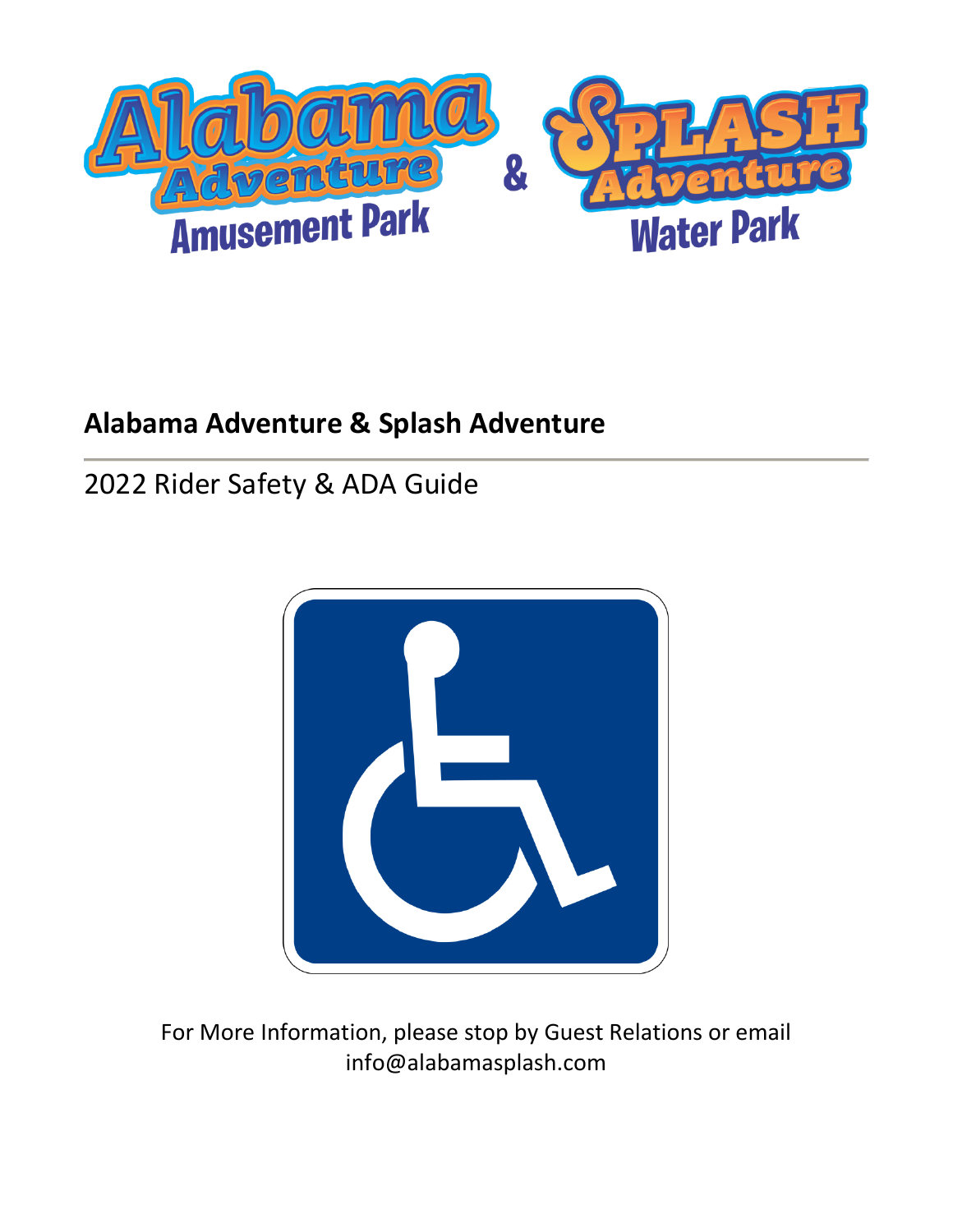### **2020 Rider Safety & ADA Guide**

Many amusement park rides incorporate safety systems designed by the manufacturer to accommodate people of average physical stature and body proportion. These safety systems may place restrictions on the ability of an individual to safely experience the ride. Extremely large or small individuals, Guests who have heart, back or neck trouble, pregnant women, people who have had recent surgery, people with casts, braces, restrictive devices or certain disabilities may not be safely accommodated by these systems. For example, height requirements are based on the size needed for safety restraints to function properly and the level of maturity usually associated with a certain height. Alabama Adventure's Ride Accessibility Policies have been developed in consultation with industry professionals, based on the recommendations of the manufacturer, our past experience and our evaluation of each ride using our knowledge of the ride in both normal and emergency operating conditions. Our prime consideration is the ability of each person to endure the dynamics of a ride without risk of injury to that person or other riders. Any Guest who feels they may be affected by this policy is encouraged to visit Guest Relations to receive further information.

#### **WARNING**

Many rides at Alabama Adventure are dynamic and thrilling. There are inherent risks in riding any amusement ride. For your protection, each ride offers an explanation of its special features, such as high speeds, steep drops, sharp turns, or other dynamic forces. If you choose to ride, you accept all of these risks. Restrictions for Guests of extreme size (height or weight) are posted at certain rides. Guests with disabilities should refer to the Ride Accessibility Policy section of this guide. You should be in good health to ride safely. You know your physical conditions and limitations, Alabama Adventure does not. If you suspect your health could be at risk for any reason, or you could aggravate a pre-existing condition of any kind, DO NOT RIDE! All passenger restraint systems, including lap bars, shoulder harnesses and seatbelts, must be positioned, fastened and tightened properly to allow Guests to ride.

Riders must obey all warnings and directions regarding amusement park rides and behave in a manner that will not cause or contribute to injury to themselves or others. This includes people who are behaving in an unruly fashion or giving the indication of being under the influence of alcohol or chemical intoxicants. While all amusement attractions have associated risks, certain individuals are at increased risk for injury from these attractions. Carefully evaluate each attraction to determine if you or members of your party can safely participate. We reserve the right to deny access to a ride to anyone we feel may not be able to safely experience the ride or may be a hazard to other riders.

### **Before riding, note all safety warnings for each ride. In general:**

- Remain seated and face forward in an upright position at all times.
- Keep all parts of your body inside the ride unit at all times.
- Loose Articles, including cellphones, backpacks, purses, towels, Etc. are not permitted on this ride. Glasses must be secured. Alabama Adventure is not responsible for lost, stolen or damaged items.
- No smoking while in line or riding.
- Finish all food, drink and gum before boarding.
- All passenger restraint systems, including lap bars, shoulder harnesses and seatbelts, must be positioned, fastened and tightened at all times.
- No picture/video taking while riding.
- Line Jumping, for any reason, is strictly prohibited.
- Shirts, shorts and shoes are required on all rides.
- Obey instructions of Park Staff. Failure to follow instructions may result in injury to yourself or others.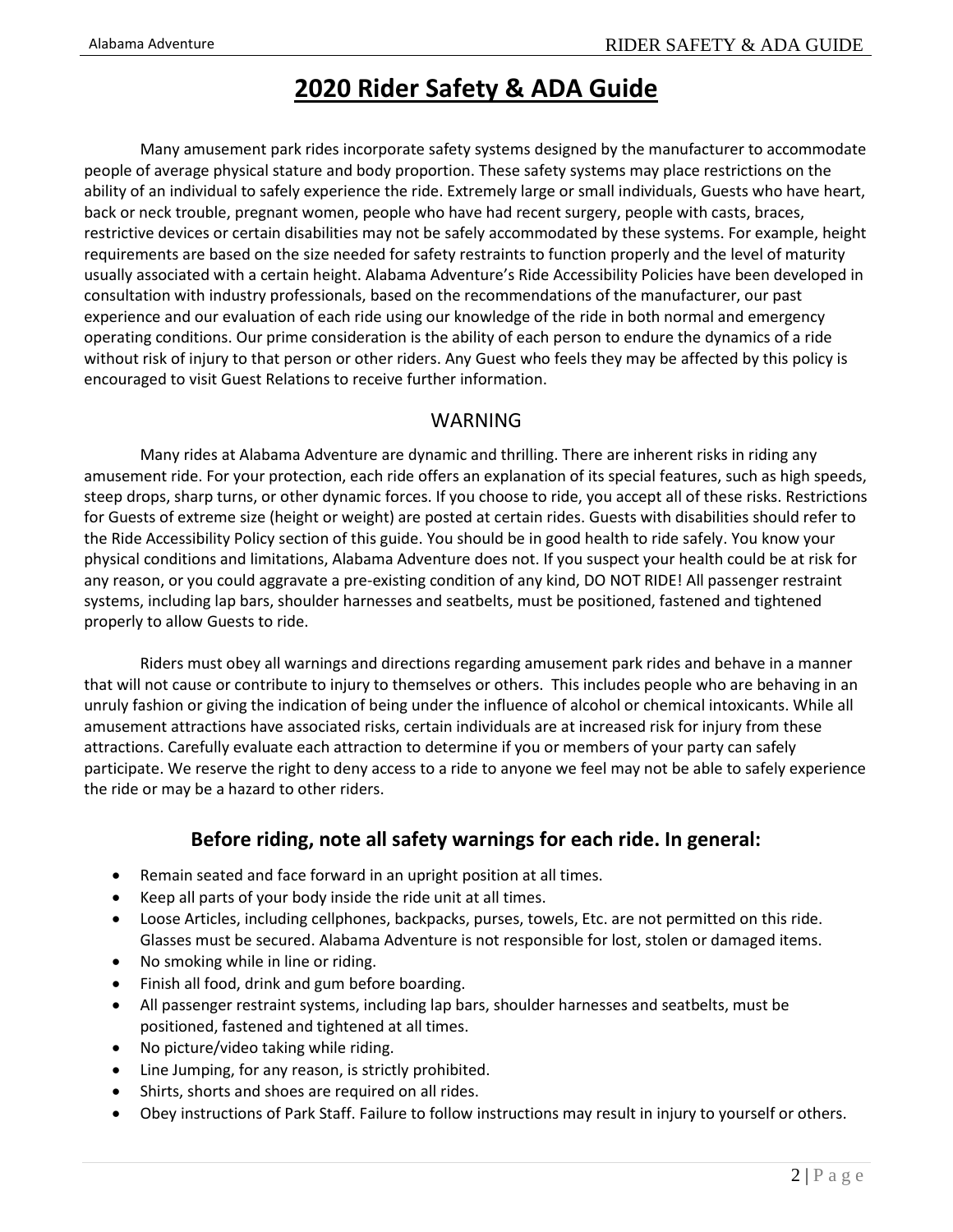### **Special Access Entrances**

Alabama Adventure's Ride Accessibility Policies and Special Access Entrances are designed to help you safely experience our facilities. Special Access designations will make boarding easier. The safety of our Guests and Team Members is our #1 Priority at Alabama Adventure. Safety is a shared partnership between the park and our Guests. Guests are asked to review and carefully consider the ride restrictions using good judgment. However, we reserve the right to make the final decision regarding eligibility of a rider based on a person's size, weight or other limitations. Furthermore, not everyone can safely enjoy every ride with a Special Access Entrance. Please refer to the individual Ride Accessibility Policy list for rides that will safely accommodate you. In an effort to be fair to all of our Guests, Guests with Restricted Mobility and up to 3 riding companions may enter via our Special Access entrance after any additional members of the party waits in line. This service is for Guests with Restricted Mobility and up to 3 riding companions and may only be used in frequencies which meet that ride's current wait time. (ex. If the ride's wait time is 1 hour, the Special Access Entrance may be used at a frequency of once per hour.) The following guidelines will be of assistance when using Special Access Entrances.

- 1. Only 3 riding companions may enter through the Special Access Entrance with you. Other members of your party are asked to enter the ride in the standard manner through the line. Most Special Access Entrances are intended to accommodate wheelchairs and those Guests with Restricted Mobility and not to bypass others waiting in line.
- 2. Until your party reaches the boarding platform, you may rest in a comfortable location or enjoy other attractions in the area.
- 3. If you wish to ride together, once your party is ready to board, you may enter through the Special Access Entrance. Those members of the party who waited in line should advise the ride hosts that you will be joining them.
- 4. Alabama Adventure personnel are not trained nor permitted to transfer Guests from a wheelchair to a ride unit. You should plan your visit with someone who can physically help you when necessary.
- 5. Not all rides have a Special Access Entrance. If in doubt, please refer to individual ride listings for locations.
- 6. The Guests with Restricted Mobility must ride in order for his/her party to use the Special Access Entrance. If the Guest with restricted mobility chooses not to ride, his/her party must wait in line.

#### **Guests of Exceptional Size**

All passenger restraint systems, including lap bars, shoulder harnesses and seatbelts, must be positioned and fastened properly to allow Guests to ride. Due to rider restraint system requirements, Guests of exceptional size may not be accommodated on some of our rides. This may apply, but not be limited to, Guests who exceed 6'2" or those who exceed 225 pounds, have a 40" waistline or 52" chest.

### **Loose Articles: Travel Light**

When planning your day at Alabama Adventure, it's best to travel light. Bring only items that can be safely secured in cargo pockets (fastened with Velcro, a button or zipper) or a waist pack fastened with a zipper. Most rides cannot accommodate loose articles including cell phones, pagers, hats, cameras, stuffed animals, purses, backpacks, basketballs, umbrellas, beverage containers, personal entertainment devices, etc. Items must be safely secured in cargo pockets, a waist pack, in a bin on the ride platform, left in a locker, or with a non-rider. Ride Operators cannot be responsible for these items. On most rides, glasses must be secured by an athletic strap or they cannot be worn on the ride. For safety reasons, taking pictures, videotaping and filming on rides is prohibited.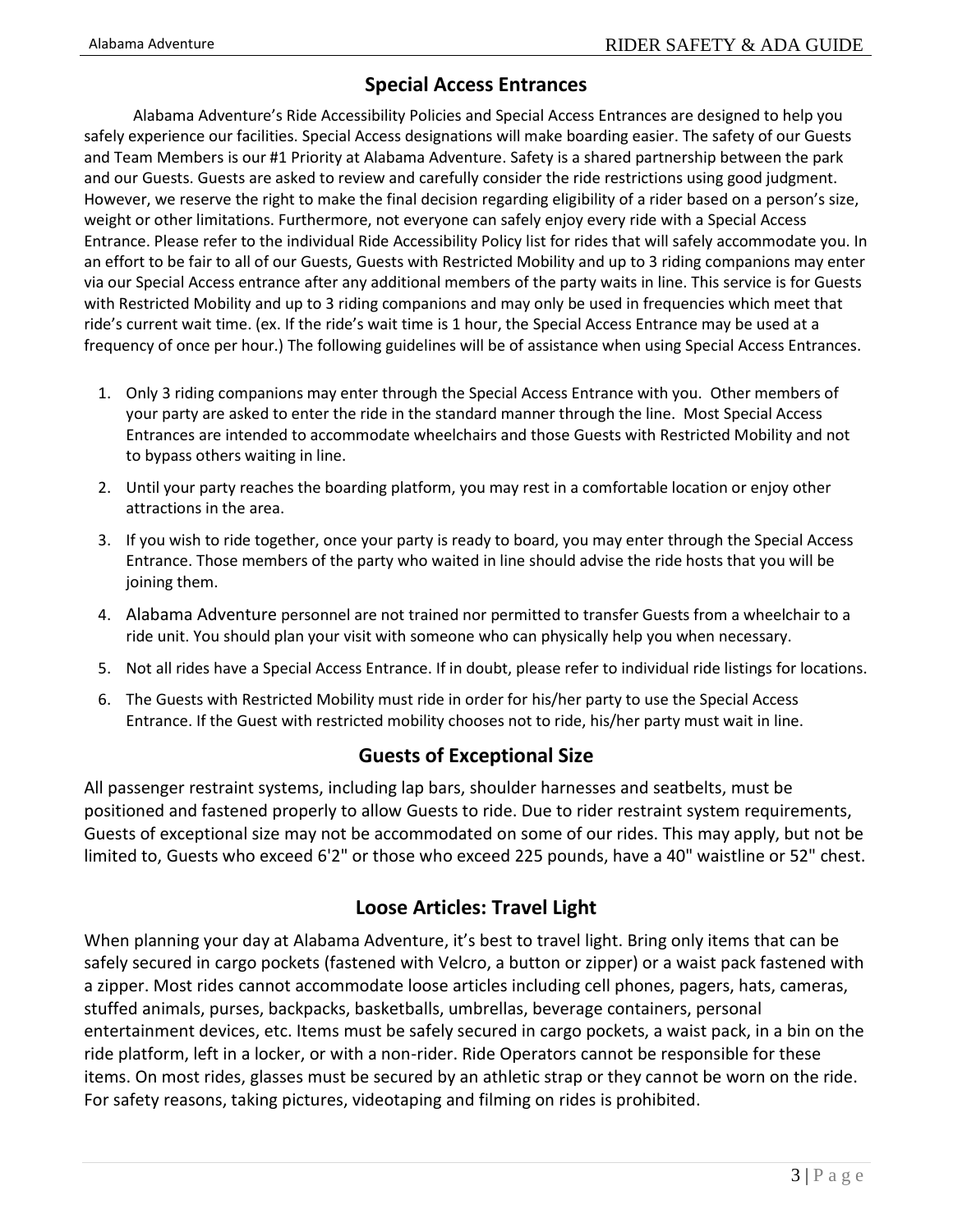### **Lost & Found Articles**

Secure all loose articles such as glasses, cellular phones, pagers, loose change, cameras, keys, clothing, sunglasses, hats, wallets, etc., before you board a ride. All items found at Alabama Adventure are turned in to our Lost and Found Department at our Guest Relations Office located near the Front Gate. In order to keep the ride in operation, an immediate search may not be possible (Items will be searched for after the park has closed for the day). Please visit Guest Relations to complete paperwork to ensure the item is returned to you if it's found. For your safety, do not enter restricted areas. You may be seriously injured or killed if you enter a restricted area.

#### **Camera Policy**

For safety reasons, we cannot permit on-ride photography of any kind on any ride other than the Splash Express and the Royal Express. Use of camera phones or any type of photography or video recording devices is prohibited in all restrooms and changing areas.

#### **Dress Code**

Alabama Adventure has dress codes designed to maintain the park's family atmosphere and to ensure guest safety.

- We do not allow clothing generally considered offensive. Profanity, obscene gestures, obscene statements, pictures of illegal substances, all gang related items or clothing, costumes or disguises that conceal identity and adult full-face makeup are prohibited.
- Alabama Adventure reserves the right to refuse admission to anyone who refuses to comply with the dress code. If you have any concerns about your dress, please contact the Guest Relations office.
- Shirts, shorts and shoes must be worn at all times, including entering or leaving the front gate. Swimwear must be sufficiently covered.
- Swimwear is not permitted on any rides or attractions on the Amusement Park side of the park. All rides and attractions require a minimum of shorts and a shirt that covers the Guest's entire front side and the Guest's back, up to their shoulder blades. Shoes are also required to enter any ride area.

#### **Splash Adventure Water Park:**

- Proper swimwear is required to enjoy the Water Park.
- Male guests must have shorts or swimming attire. Female guests must have a swimsuit or shorts and a swimsuit top. A sports bra can be worn as long as it is dark in color and not transparent.
- Thong swimsuits are NOT permitted.
- No denim/jean shorts or shorts below the knee. Clothing must be hemmed with no frayed edges or metal objects (rivets, buckles, etc.) Shirts are permitted on the slides but are discouraged since they may slow a guest's progress down the slide.
- Swimsuit diapers are required for all diaper dependent guests. Swimsuit diapers are available for purchase at Coconut Cove.
- Life vests, hats or bathing caps are prohibited on the slides. Foam water noodles, beach balls, air mattresses, inner tubes and lifejackets that are not coast guard approved are prohibited.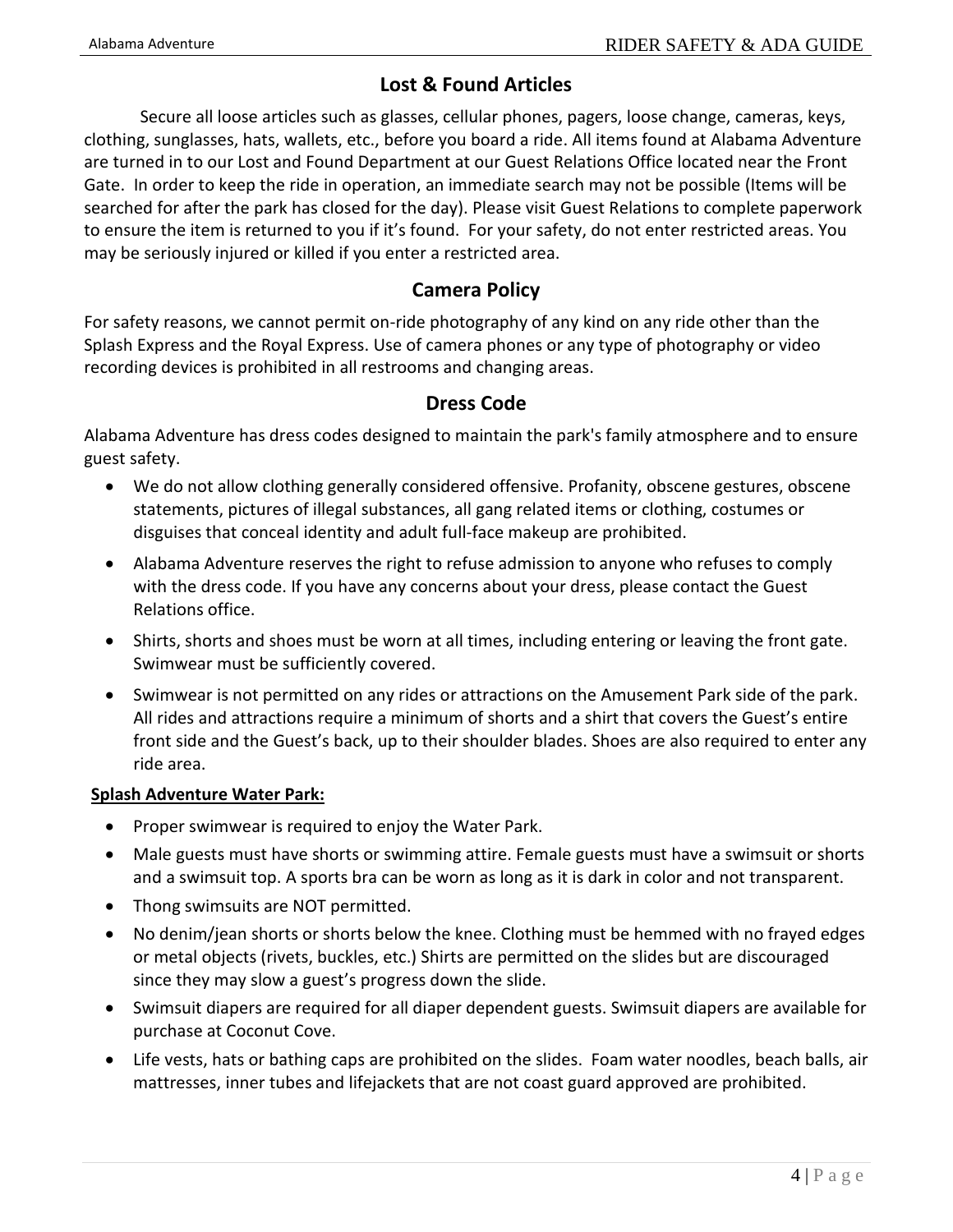- No excessive jewelry on the slides. Minimal jewelry such as a wedding ring, watch or neck chain is permitted. Eyeglasses and sunglasses must have a safety strap and may be required to be held on certain attractions.
- Guests must change into regular clothes (shirts, shorts, and shoes) before returning to the main park.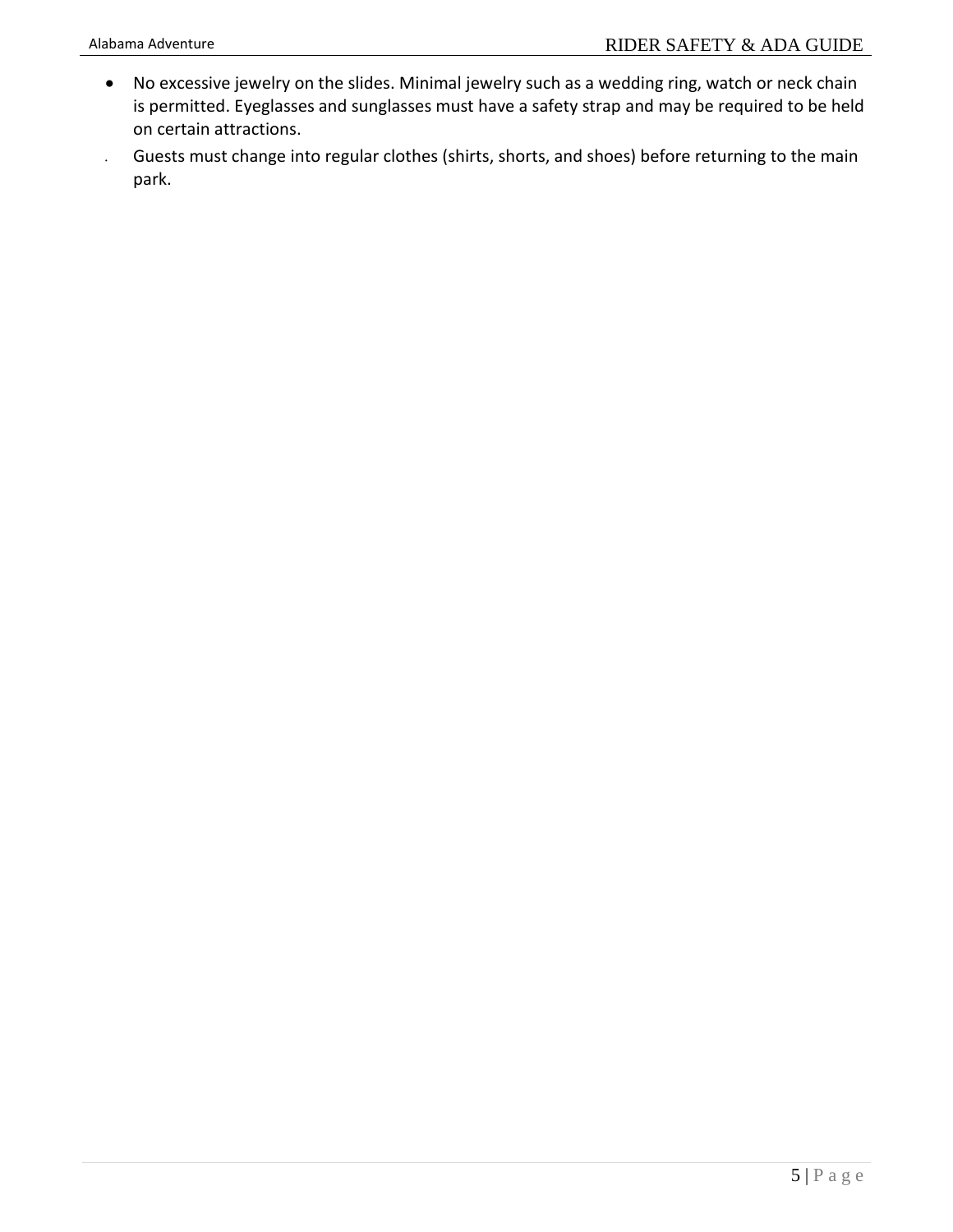### **Special Services**

Our goal is to make Alabama Adventure as enjoyable and barrier-free as safely possible. Listed below are some of the services we offer. Please feel free to suggest areas in which we might improve in the future.

- 1. On most rides, Guests in wheelchairs will have to transfer out of their wheelchairs and into the ride vehicle.
- 2. A limited supply of wheelchairs is available to rent at the Emporium, located on Main Street. However, since wheelchairs are rented on a first-come, first-served basis and cannot be reserved in advance, we urge Guests to bring their own wheelchair. Rented wheel chairs are not allowed to be taken outside the park gates to the Guest's car.
- 3. Our First Aid Station is staffed from park open to close. Refrigeration for medication is available at First Aid, and most medical equipment can be stored.
- 4. Handicap parking is available for Guests needing it. Permits are required to use these spaces.
- 5. All shows and most attractions are accessible.
- 6. Although outside food is not allowed to be brought into the park, individuals who have special need/diet items due to a medical condition, may bring small amounts of these items and store them in First Aid to accommodate such needs.
- 7. Service animals are welcome at Alabama Adventure. Service animals must be physically controlled on a leash or harness at all times. Due the nature of most rides, service animals must remain with a non-riding member of the Guest's party. Alabama Adventure personnel are not permitted to take control of service animals. Guests whose service animals demonstrate aggressive actions toward our Guests or employees will be directed to remove the animal from the park. Guests must pick up after all Service Animals. Limit one service animal per Guest.
- 8. If you need further information or have a special need that is not addressed here, please contact Guest Relations.

### **Basic Information**

In general, all riders should be in good health and free from any conditions known or unknown that might be aggravated by riding. To ride, Guests must have the ability to brace themselves upright in the seat and support their head and neck during the ride movements.

#### **Casts and Braces**

Guests with casts and braces will be restricted from riding rides where the cast or brace will not fit inside the ride unit or where it will present a hazard to the Guest or others. Guests with full arm (elbow restricted) and full leg (knee restricted) casts or braces are restricted from most rides and slides. Guests with permitted arm or leg casts must be seated in an outer seat, with the cast away from all other guests, and the ride's restraints must fully, and properly close.

#### **Pregnant Women**

It is strongly recommended that pregnant women refrain from riding all rides.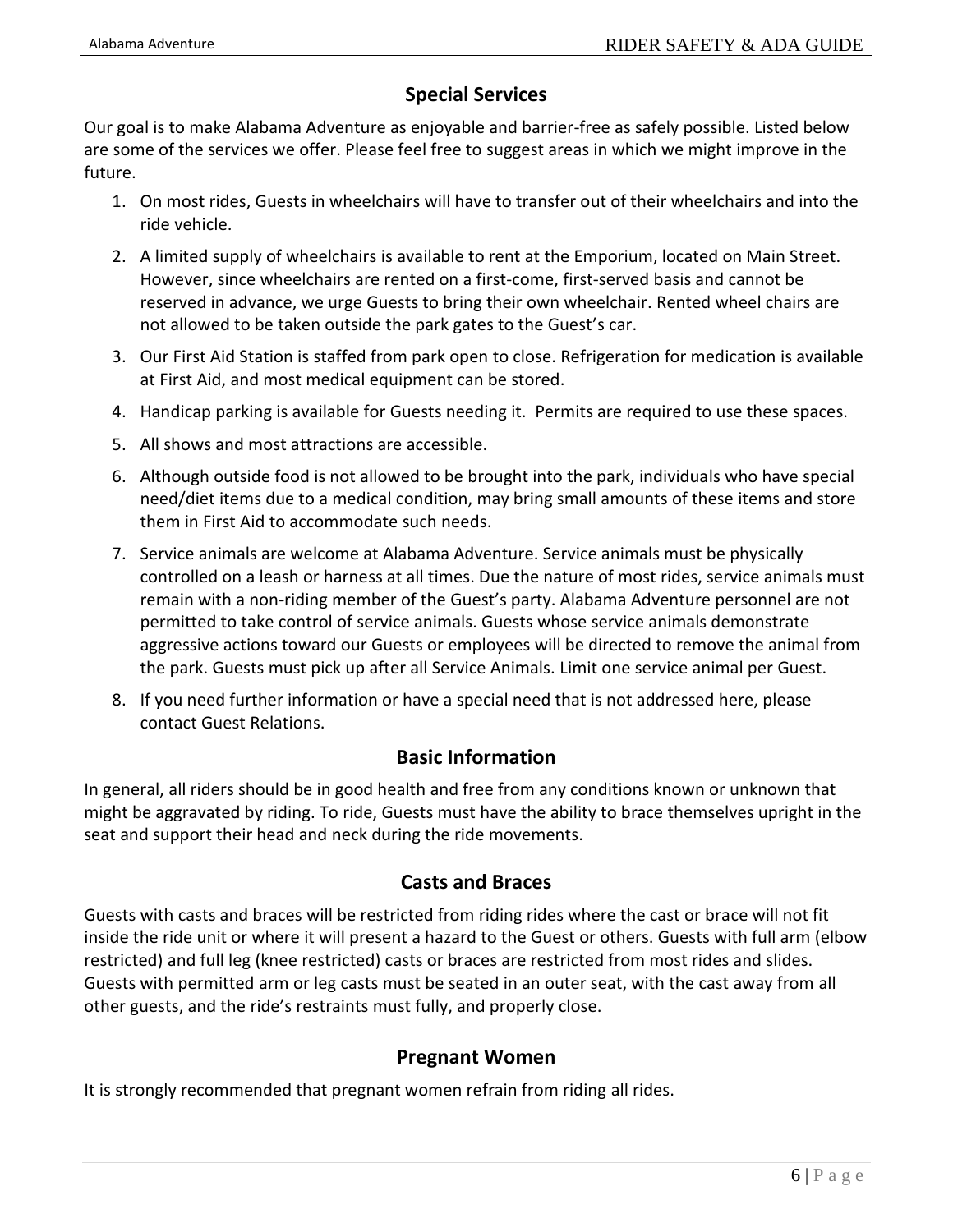### **Prosthetic Devices**

Riders with any type of prosthetic device can enjoy most attractions, providing they can ensure the device is properly secured and will remain in place during the ride. All riders must be able to maintain the proper riding position and the prosthetic device must not interfere with the restraint system of the ride. If there is any concern of the prosthetic device becoming dislodged during the ride, Guests should remove the prosthetic device or visit the Guest Relations Office for assistance. Guests with prosthetic limbs are recommended to consult with Guest Relations prior to waiting in line or riding any of Alabama Adventure's attractions.

Additionally, Prosthetic devices must not have any exposed metal or rough edges in order to be permitted on the slides in the Water Park. See the Splash Adventure Water Park section of this guide for more details.

### **Recent Surgery, Heart, Back, Neck Problems and/or Pregnancy**

Guests with a history of recent surgery, heart trouble/high blood pressure, neck trouble, back trouble, or any other condition that may be aggravated by riding, or who are pregnant, should carefully heed all warning signs at each ride entrance. If you are in doubt about your ability to safely experience a ride or would like more rider information, please visit the Guest Relations Office.

### **Ride Evacuations**

Evacuations may be required due to such causes as a mechanical problem, weather conditions, or power interruption. If an evacuation is required, Guests may need to maneuver across catwalks, from the highest point of the ride, and down steeply inclined catwalks or steps. Ride units may also stop at the top of lifts or on the ride course due to mechanical reasons. If evacuation from a ride/attraction is required, for safety reasons, we may evacuate ambulatory Guests prior to evacuating those Guests using wheelchairs. If so, you accept any danger due to delayed evacuation or if we need to physically lift or lower you.

#### **Service Animals**

Service animals are welcome at Alabama Adventure. A service animal is defined as a dog or miniature pony that has been individually trained to perform tasks for a person with disabilities. We may ask you what task your service animal performs for you. Service animals must be controlled with a "restraining device" at all times while on our property. There is a limit of one service animal per guest. Due to the nature of most rides, service animals must remain with a non-riding member of your party. We are not permitted to take control of your service animal. Service animals are not permitted in water attractions, wet decks, wading pools, or lazy rivers. A relief area is located outside of the Front Gate near the Parking Lot. Please clean up after your animal. Stop by Guest Relations for more information.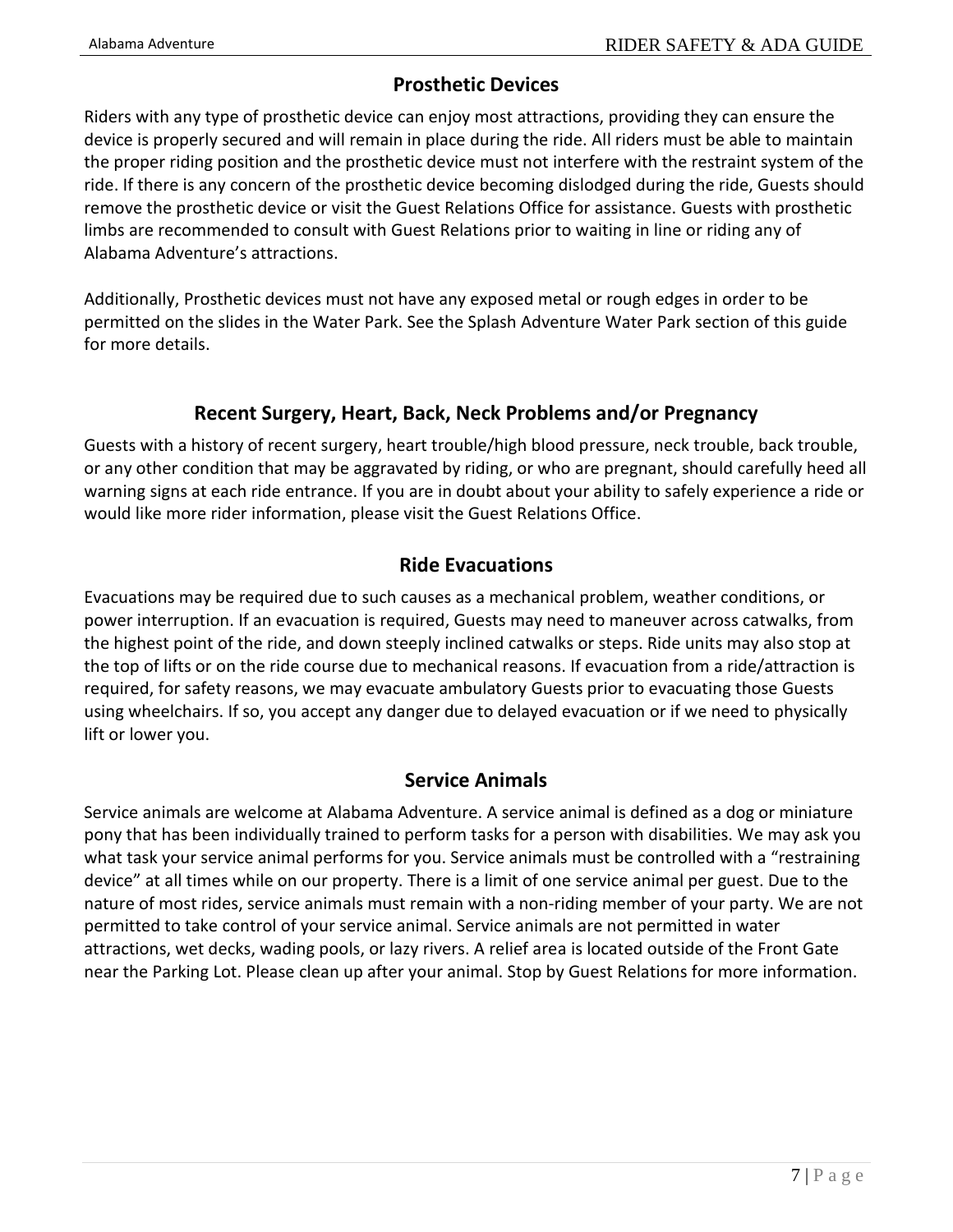### **Definitions**

Alabama Adventure's Ride Accessibility Policy is designed to allow our Guests to participate in the enjoyment of our park as much as possible. These policies were developed by analyzing the Minimum Criteria required to safely ride each particular ride. Each ride was evaluated for the criteria necessary for an individual to ride safely. It is our policy to allow anyone to ride who meets all these requirements and is not a hazard to their self or others. We continue to evaluate and update our Ride Accessibility Policy as necessary.

The following terms and definitions are used on our safety signage and throughout this guide:

**Ability to Enter/Exit the Attraction within Specified Parameters without Endangering Self or Others:**  Guests must be able to enter and exit the ride without jeopardizing the safety of themselves or others and to assist with their own evacuation, if necessary. This may include special arrangements such as entering through the exit or having someone aid you in boarding. For the safety of our team members and Guests, ride operators are instructed not to perform any lifting of Guests, due to safety precautions.

**Ability to Grasp or Brace:** Ability to use one's arms to maintain a grasp on an assist bar and support one's body during normal and emergency procedures on a ride and to use one's legs to brace and maintain a seated position during the forces of the ride.

**Ability to Sit Upright:** The Guest must have the body and spinal control to maintain the proper riding position throughout the duration of the attraction without the aid of others or devices, and be able to maintain the proper riding position even during the dynamic motion of the attraction (fast accelerations, quick decelerations, steep inclines, etc.).

**Accompanied By:** Whenever a Guest needs accompaniment, the accompanying person must meet all the ride requirements, as well as assist the Guest. This includes helping the Guest board and exit the ride, assisting the Guest in maintaining postural control while riding, and assisting the Guest down stairs, catwalks, or ladders.

**Appropriate Observed Behavior:** Guest demonstrates appropriate observed behavior indicating a willingness and ability to participate and/or follow rider requirements. Appropriate observed behavior may include, but not be limited to, maintaining proper riding position, attention and compliance to safety instructions, proper use of all ride safety equipment and willingness to participate.

**Arm to the Elbow:** A naturally formed arm at least to the elbow with sufficient length to be restrained by a Shoulder Bar.

**Complete Extremity:** A Complete Extremity is a full-length limb that the person may or may not have control over. Rides that require only a Complete Extremity permit prosthetic devices, providing they are properly secured.

**Infant:** A hand-held infant is a child who is unable to walk 3 steps to the ride unit independently or maintain independent seated postural control.

**Functioning Extremity:** A Functioning Extremity is a limb over which a person has control. Rides that require only a Functioning Extremity permit prosthetic devices, providing they are properly secured.

**Functional Hand:** A Functional Hand is a hand, Naturally Formed or prosthetic, over which a person has control and has the ability to grasp.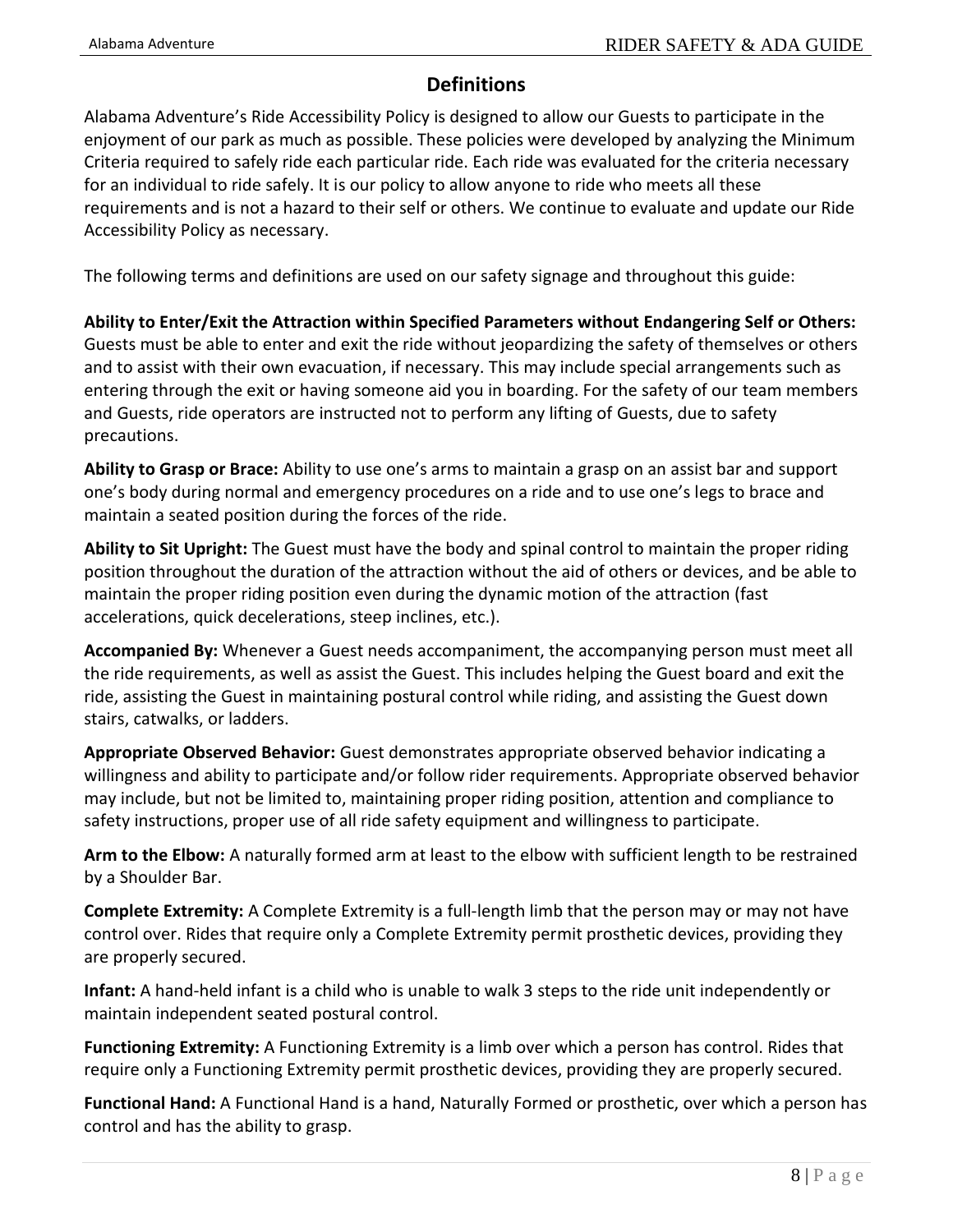**Four (4) Fully Functional Limbs:** Four (4) full length limbs over which a person has full control. These limbs may be naturally formed or prosthetic.

**Full-Arm and Full-Leg Casts:** Any cast that prevents the arm from bending at the elbow or the leg from bending at the knee is considered a "full" cast.

**Full Body Control:** The Guest must have sufficient muscle control to support head, neck, and upper torso during the course of the ride, including the dynamic motion of the ride (fast accelerations, quick decelerations, steep inclines, etc.).

**Leg to the Knee:** A naturally formed leg, at least to the knee, with sufficient length to be restrained by a Lap Bar.

**Naturally Formed Functioning Extremity:** A Functioning Extremity is a limb over which a person has control. Rides that require a Naturally Formed Functioning Extremity do not permit prosthetic devices.

**Proper Weight Distribution:** The weight distribution of the Guest's body must not interfere with any of the attraction's safety and restraint devices as they were designed.

**Responsible Person:** A responsible person is someone who meets all the requirements to ride the ride themselves, is 16 years of age or older, and demonstrates Appropriate Observed Behavior.

**Three (3) Limbs in Any Combination:** One (1) Naturally Formed Arm at least to the elbow with sufficient length to be restrained by a Shoulder Bar and two (2) Naturally Formed Legs at least to the knee with sufficient length to be restrained by a Lap Bar **~OR~** two (2) Naturally Formed Arms at least to the elbow with sufficient length to be restrained by a Shoulder Bar and one (1) Naturally Formed Leg at least to the knee with sufficient length to be restrained by a Lap Bar.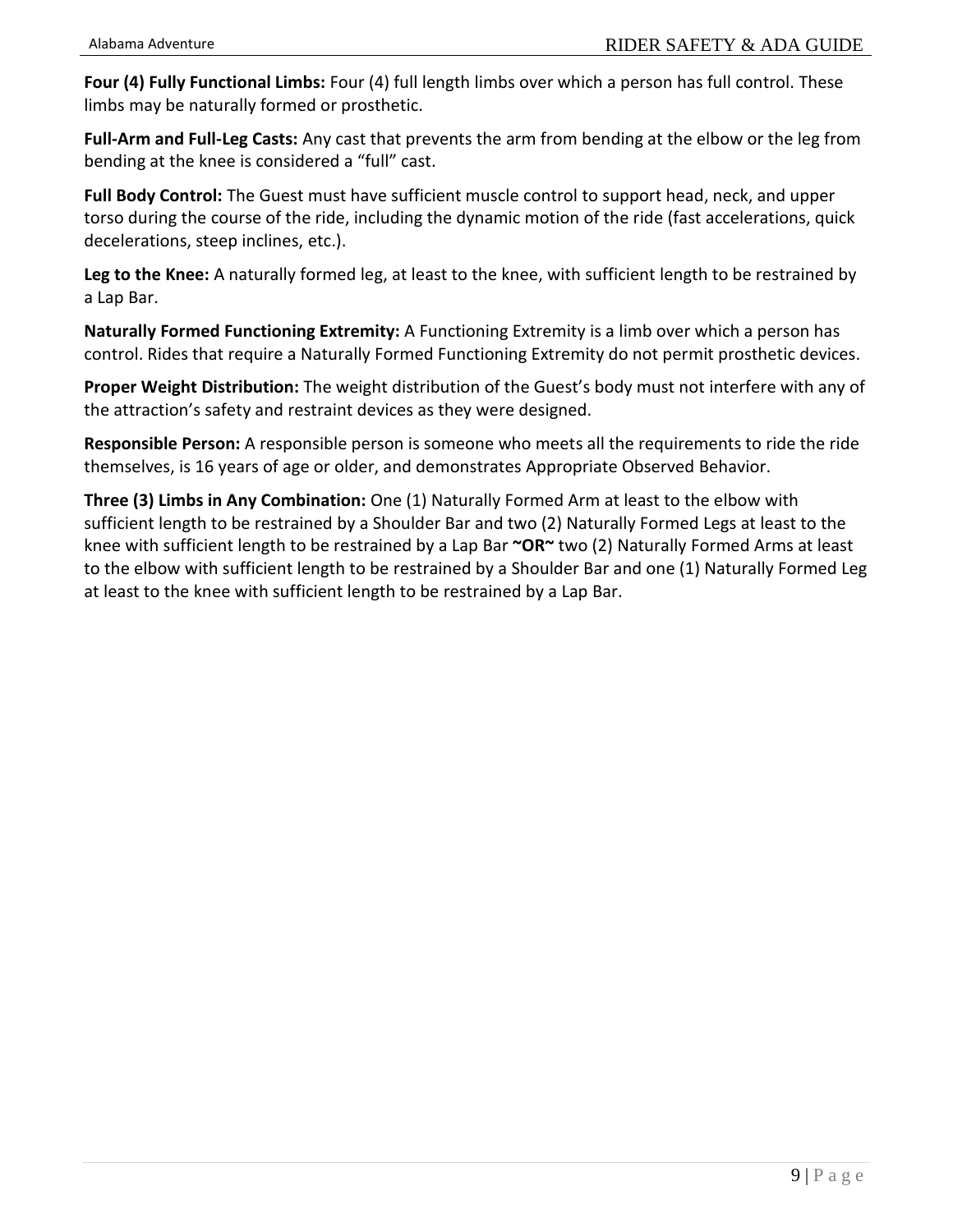**RIDE ACCESSIBILITY POLICIES:** The following descriptions are designed to give you information on the type of actions caused by various rides and the basic requirements needed to participate. If you have been authorized for **Special Access**, follow the directions listed under each ride.

### **ALABAMA ADVENTURE AMUSEMENT PARK:**

### **Centi Speed**

*Description*: A child sized roller coaster with small dips, turns, and sudden stops.

*Height/Weight Requirement*: Must be at least 42 inches to ride alone. Guests between 36 and 42 inches must be accompanied by a **Responsible Person**. One Adult may ride per car.

#### *Physical Requirement:*

- Guests must be able to maintain an upright seated position with the ability to grasp or brace and be properly restrained by a lap bar.
- Guests must have a minimum of two (2) Legs to the Knee and one (1) Arm to the Elbow.
- Must be able to transfer into the ride vehicle without operator assistance.

*Description of Safety Restraint*: Lap bar and seatbelt must be securely fastened at all times.

*ADA Access:* **Special Access** is located at the ride EXIT. (Guests with disabilities should be accompanied by a responsible person who is capable of evacuating them from heights in case of emergency.)

### **Cheddar Chase**

*Description*: A family roller coaster with tight turns, steep drops and sudden stops.

*Height/Weight Requirement*: Must be at least 48 inches to ride.

*Physical Requirement:* 

- Guests must be able to maintain an upright seated position with the ability to grasp or brace and be properly restrained by a lap bar.
- Guests must have a minimum of two (2) Legs to the Knee and one (1) Arm to the Elbow.
- Must be able to transfer into the ride vehicle without operator assistance.

*Description of Safety Restraint*: Lap bar and seatbelt must be securely fastened at all times.

*ADA Access:* **Special Access** is located at the ride EXIT. (Guests with disabilities should be accompanied by a responsible person who is capable of evacuating them from heights in case of emergency.)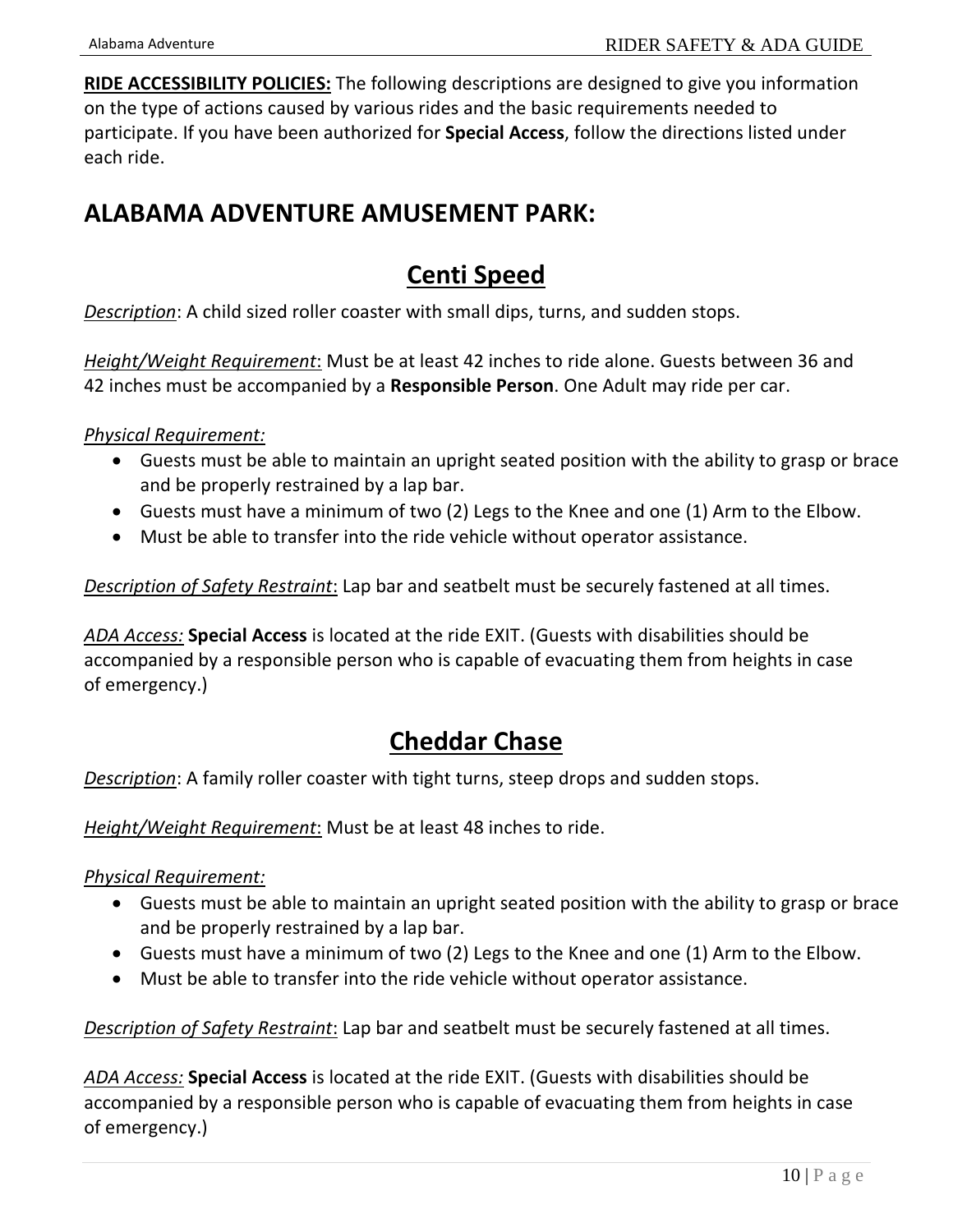## **Drop Zone**

*Description*: A family drop ride that bounces up and down and which produces moderate up and down forces.

*Height/Weight Requirement*: Must be at least 42 inches tall to ride alone. Guests between 36 and 42 inches may ride with a **Responsible Person**. Only 2 Adults per ride. Total weight must not exceed 990 pounds.

#### *Physical Requirement:*

- Guests must be able to maintain an upright seated position with the ability to grasp or brace and be properly restrained by an Over the Shoulder Harness.
- Guests must have a minimum of two (2) Legs to the Knee and one (1) Arm to the Elbow.
- Must be able to transfer into the ride vehicle without operator assistance.
- Riders with any type of prosthesis should not ride unless they can ensure the device is properly secured and will remain in place during the ride. Riders may remove medical devices/prosthesis, providing they meet all requirements listed above.

*Description of Safety Restraint*: The over the shoulder restraint must be securely fastened at all times.

*ADA Access:* **Special Access** is located at the ride EXIT.

## **Galleon**

*Description*: A swinging pirate ship ride, with high, wave-like motions.

*Height/Weight Requirement*: Must be at least 48 inches tall to ride alone. Guests between 36 and 48 inches must be accompanied by a **Responsible Person**.

#### *Physical Requirement:*

- Guests must be able to maintain an upright seated position with the ability to grasp or brace and be properly restrained by a Lap Bar.
- Guests must have a minimum of two (2) Legs to the Knee and one (1) Arm to the Elbow.
- Must be able to transfer into the ride vehicle without operator assistance.

*Description of Safety Restraint*: Multi-Passenger lap bars must be securely fastened and tightened at all times.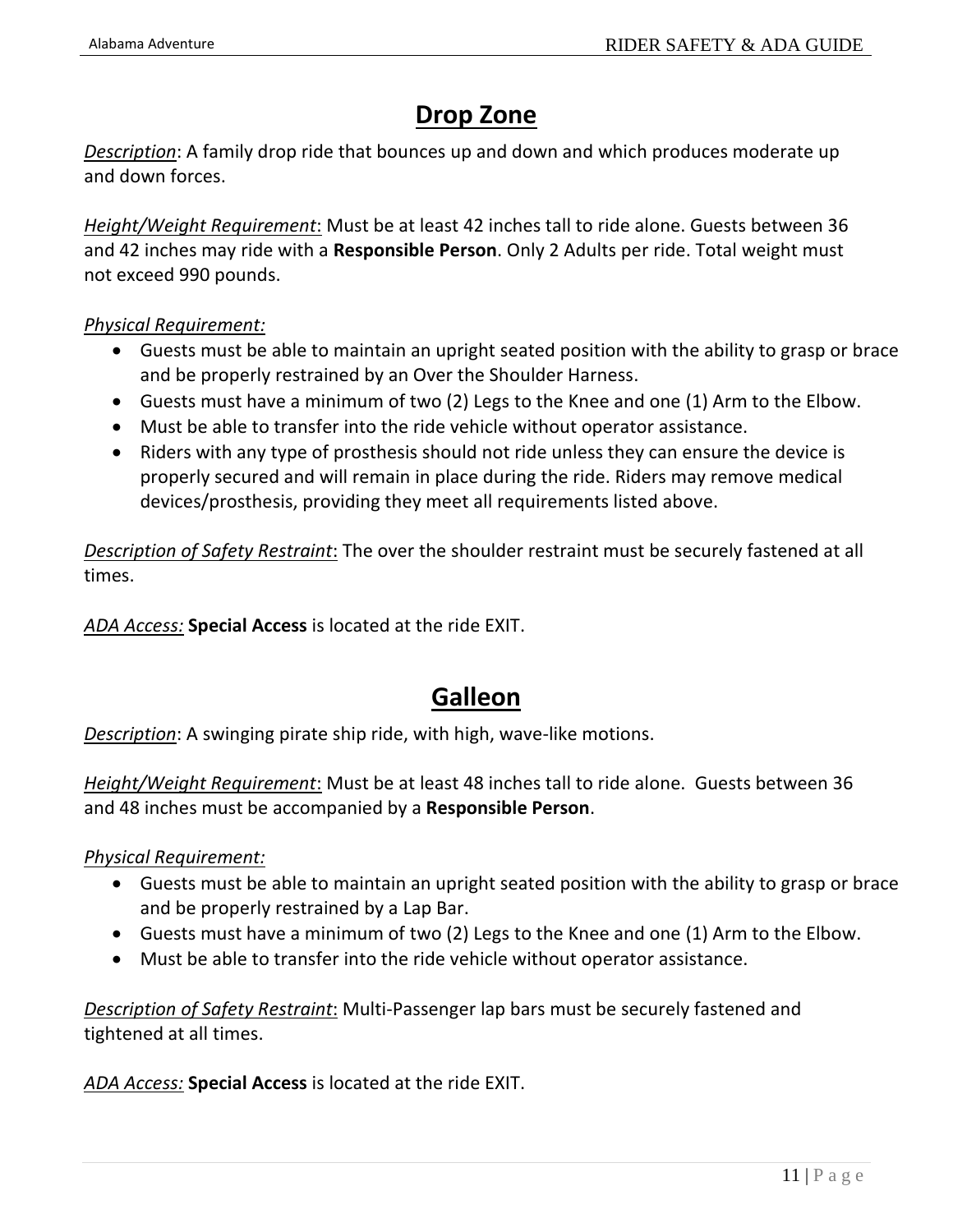## **Jump Around**

*Description*: Guests can expect moderate up and down, and side to side forces throughout this circular child's ride.

*Height/Weight Requirement*: Must be at least 36" inches tall to ride. Maximum weight limit of 382 pounds per Frog. Only One Adult per Frog.

#### *Physical Requirement:*

- Guests must be able to maintain an upright seated position with the ability to grasp or brace.
- Guest must have a minimum of two (2) limbs in any combination.
- Must be able to transfer into the ride vehicle without operator assistance.

*Description of Safety Restraint*: Seatbelts must be securely fastened and tightened at all times.

*ADA Access:* **Special Access** is located at the ride EXIT.

### **Little Bumpers**

*Description*: A slow paced, self-driven, bumper boat ride, designed for small children.

*Height/Weight Requirement*: Must be less than 52 inches tall to ride. Maximum weight limit is 90 pounds per boat. **No Infants**.

#### *Physical Requirement:*

- Guests must be able to maintain an upright seated position with the ability to grasp or brace.
- Guest must have a minimum of two (2) limbs in any combination.
- Must be able to transfer into the ride vehicle without operator assistance.

*Description of Safety Restraint*: Safety restraints are not utilized on this attraction.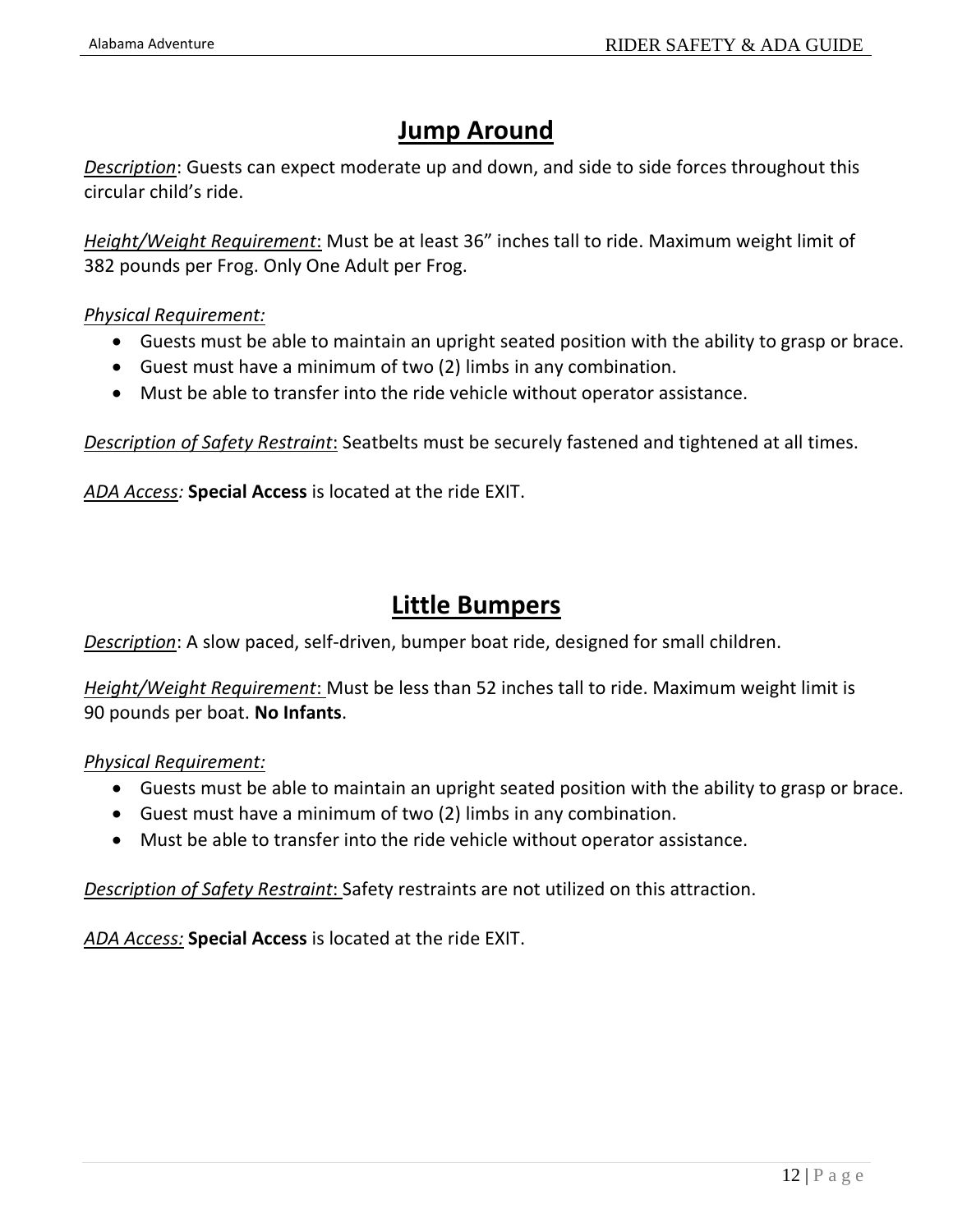## **Little Harbor**

*Description*: A slow paced, circular boat ride, designed for small children.

*Height/Weight Requirement*: Riders must be less than 52 inches tall to ride. Maximum weight limit is 75 pounds per Guest. **No Infants**.

#### *Physical Requirement:*

- Guests must be able to maintain an upright seated position with the ability to grasp or brace.
- Guests must have a minimum of two (2) limbs in any combination.
- Must be able to transfer into the ride vehicle without operator assistance.

*Description of Safety Restraint*: Seatbelts must be securely fastened and tightened at all times.

*ADA Access:* **Special Access** is located at the ride ENTRANCE/EXIT.

### **Little Tractors**

*Description*: An individually pedaled, self-propelled tractor ride, where the Guest controls the speed by physically pedaling their individual car.

*Height/Weight Requirement*: Must be less than 52 inches tall to ride. Maximum weight limit is 115 pounds per car. **No Infants**.

#### *Physical Requirement:*

- Guests must be able to maintain an upright seated position with the ability to grasp or brace.
- Guest must have a minimum of two (2) limbs in any combination.
- Must be able to transfer into the ride vehicle without operator assistance.

*Description of Safety Restraint*: Safety restraints are not utilized on this attraction.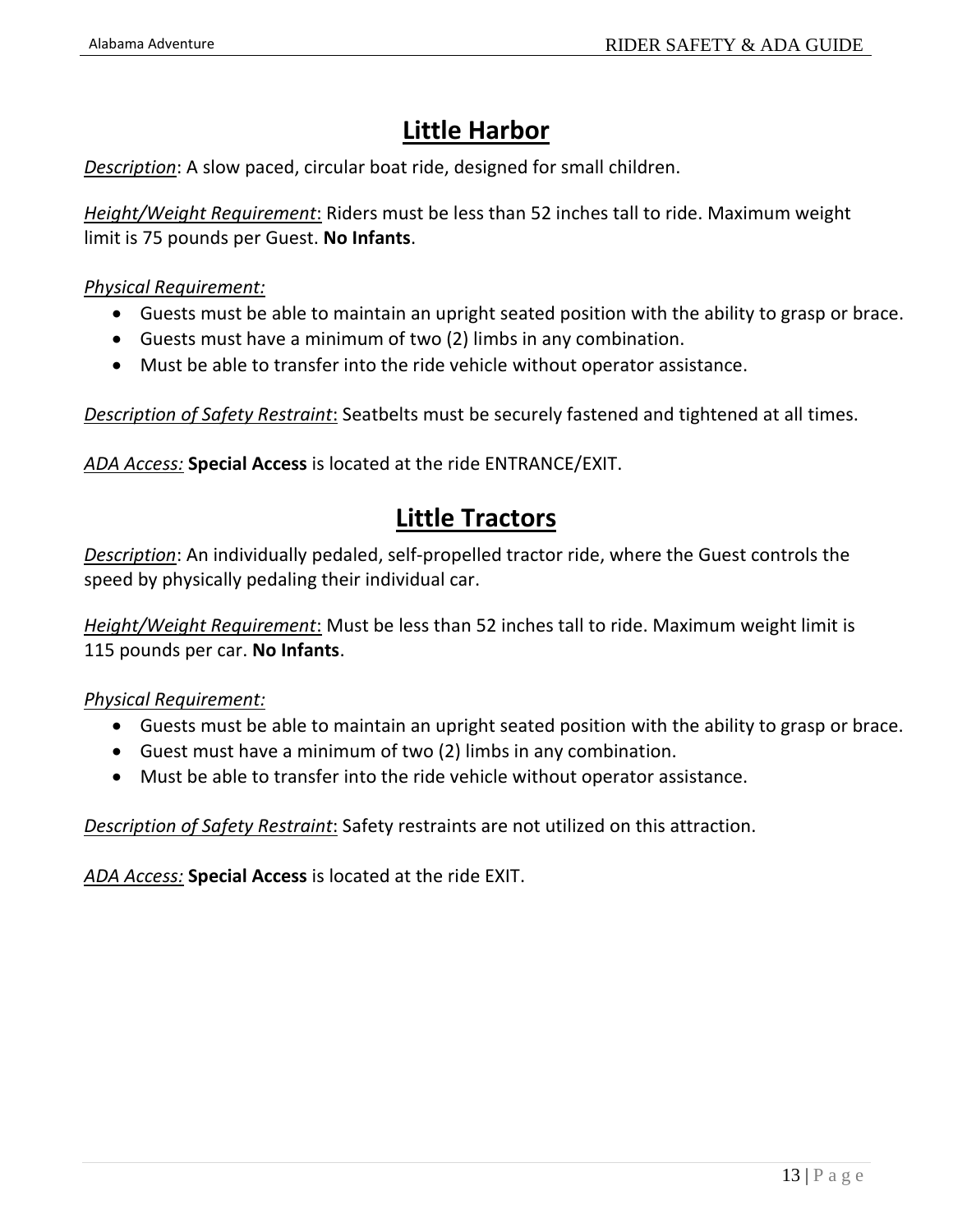### **Rampage**

*Description*: A wooden roller coaster that provides steep drops, twists, turns, with forces from all directions.

*Height/Weight Requirement*: Riders must be at least 48 inches tall to ride.

*Physical Requirement:*

- Guests must be able to maintain an upright seated position with the ability to grasp or brace and be properly restrained by a Lap Bar and a Seatbelt.
- Guests must have a minimum of two (2) Legs to the Knee and one (1) Arm to the Elbow.
- Must be able to transfer into the ride vehicle without operator assistance.

*Description of Safety Restraint*: Seatbelts and Lap Bar must be securely fastened at all times.

*ADA Access:* **Special Access** is located at the ride EXIT. (Guests with disabilities should be accompanied by a responsible person who is capable of evacuating them from heights in case of emergency.)

### **Scrambler**

*Description*: Rotating cars are mounted on counter-rotating arms which produces strong accelerations, changing force and direction rapidly.

*Height/Weight Requirement*: Must be at least 48 inches tall to ride alone. Guests between 36 and 48 inches must be accompanied by a **Responsible Person**. Maximum recommended weight limit is 510 pounds per car.

#### *Physical Requirement:*

- Guests must be able to maintain an upright seated position with the ability to grasp or brace.
- Guest must have a minimum of two (2) limbs in any combination.
- Must be able to transfer into the ride vehicle without operator assistance.

*Description of Safety Restraint*: Seatbelts and grab bars must be securely fastened and tightened at all times.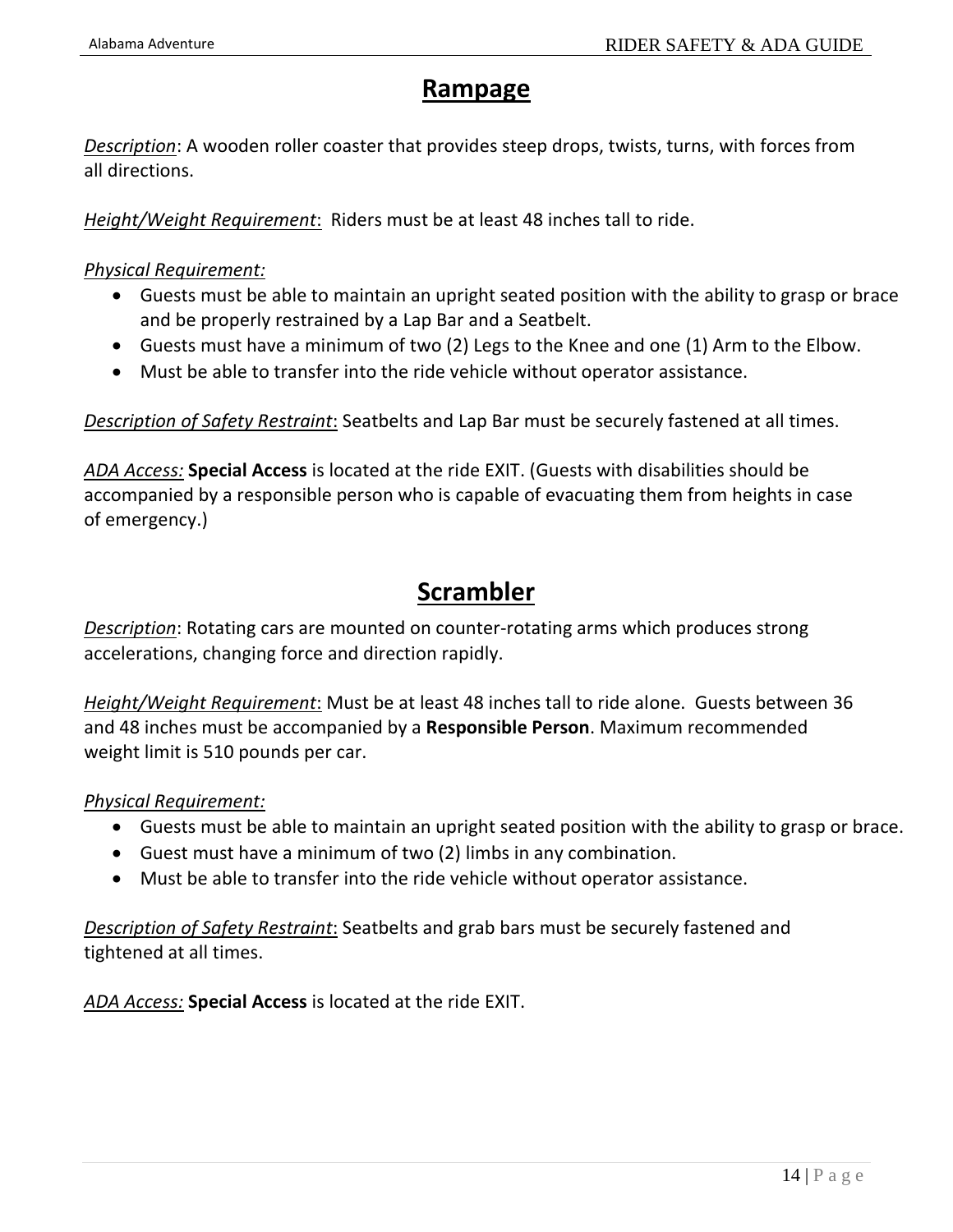## **Splash Express**

*Description*: A miniature train ride on a flat track with mild turns on a circular path.

*Height/Weight Requirement*: Must be at least 36 inches tall to ride alone. Guests under 36 inches must be accompanied by a **Responsible Person**. One adult is allowed per row, and no adults are allowed in the Engine or Caboose.

*Physical Requirement:*

- Guests must be able to maintain an upright seated position with the ability to grasp or brace.
- Guests must have a minimum of two (2) limbs in any combination.
- Must be able to transfer into the ride vehicle without operator assistance.

*Description of Safety Restraint*: Seatbelts must be securely fastened and tightened at all times.

*ADA Access:* **Special Access** is located at the ride EXIT.

### **Tea Cups**

*Description*: A children's tea cup ride with moderate circular motion on a spinning axis.

*Height/Weight Requirement*: Must be at least 36 inches tall to ride alone. Guests under 36 inches must be accompanied by a **Responsible Person**. One Adult may ride per Tea Cup. Maximum weight per cup is 440lbs. **No Infants**.

*Physical Requirement:*

- Guests must be able to maintain an upright seated position with the ability to grasp or brace and be properly restrained by a Seatbelt.
- Guests must have a minimum of two (2) limbs in any combination.
- Must be able to transfer into the ride vehicle without operator assistance.

*Description of Safety Restraint*: Seatbelts must be securely fastened and tightened at all times.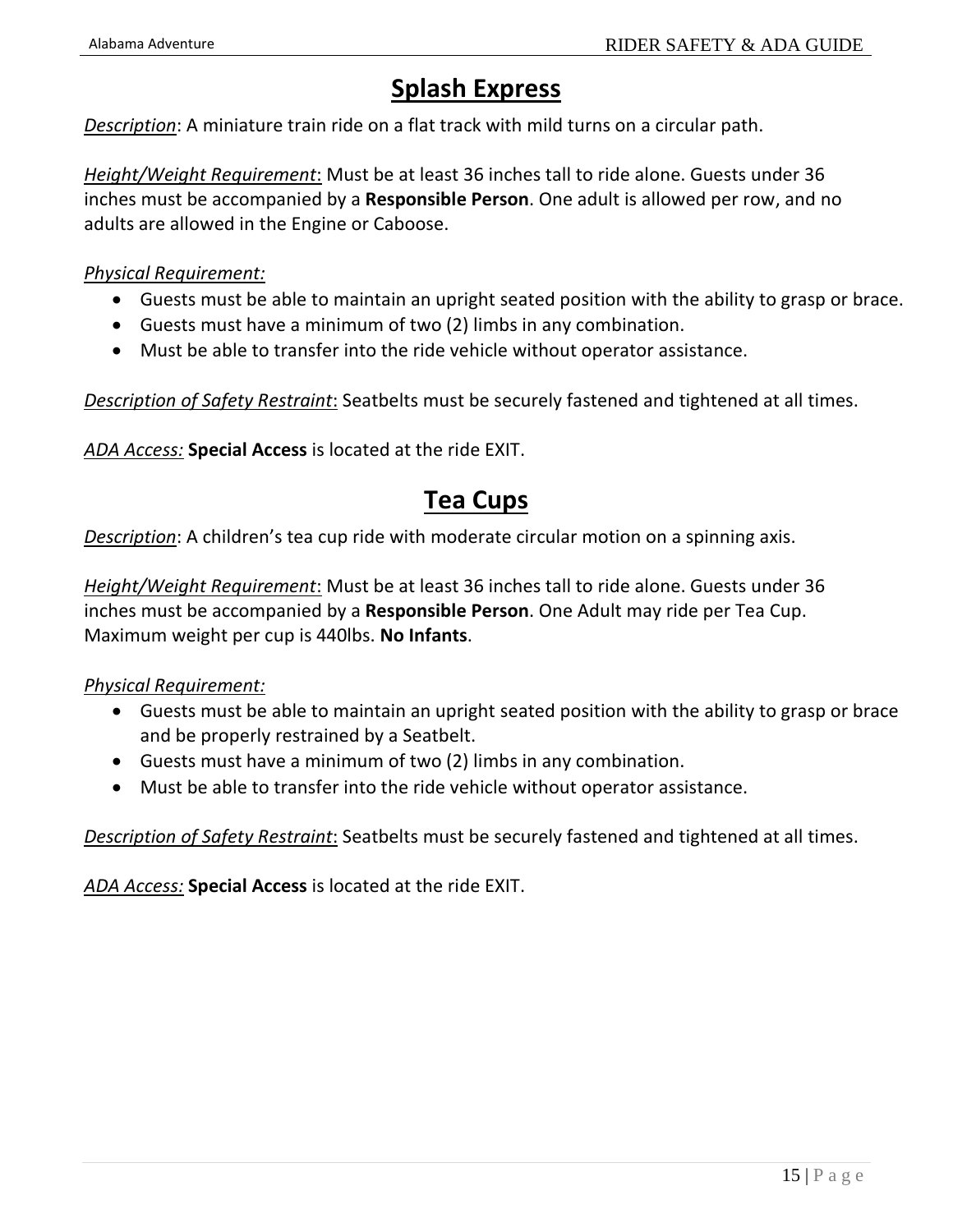## **Tilt A Whirl**

*Description*: A circular spinning ride in which riders should be prepared for strong side-to-side forces and circular movement.

*Height/Weight Requirement*: Must be at least 48 inches tall to ride alone. Guests between 36 and 48 inches must ride with a **Responsible Person**. Maximum combined weight of 600 pounds per car.

*Physical Requirement:*

- Guests must be able to maintain an upright seated position with the ability to grasp or brace and be properly secured by a Lap Bar.
- Guests must have a minimum of two (2) limbs in any combination.
- Must be able to transfer into the ride vehicle without operator assistance.

*Description of Safety Restraint*: A safety lap bar must be in the down position at all times

*ADA Access:* **Special Access** is located at the ride EXIT.

### **Vault Laser Challenge**

*Description*: A laser maze challenge, with various lighting and sound effects.

*Height/Weight Requirement*: This attraction has no specified height/weight restriction.

*Physical Requirement:*

• A **Responsible Person** may need to assist Guests with additional needs.

*Description of Safety Restraint*: Safety restraints are not utilized on this attraction.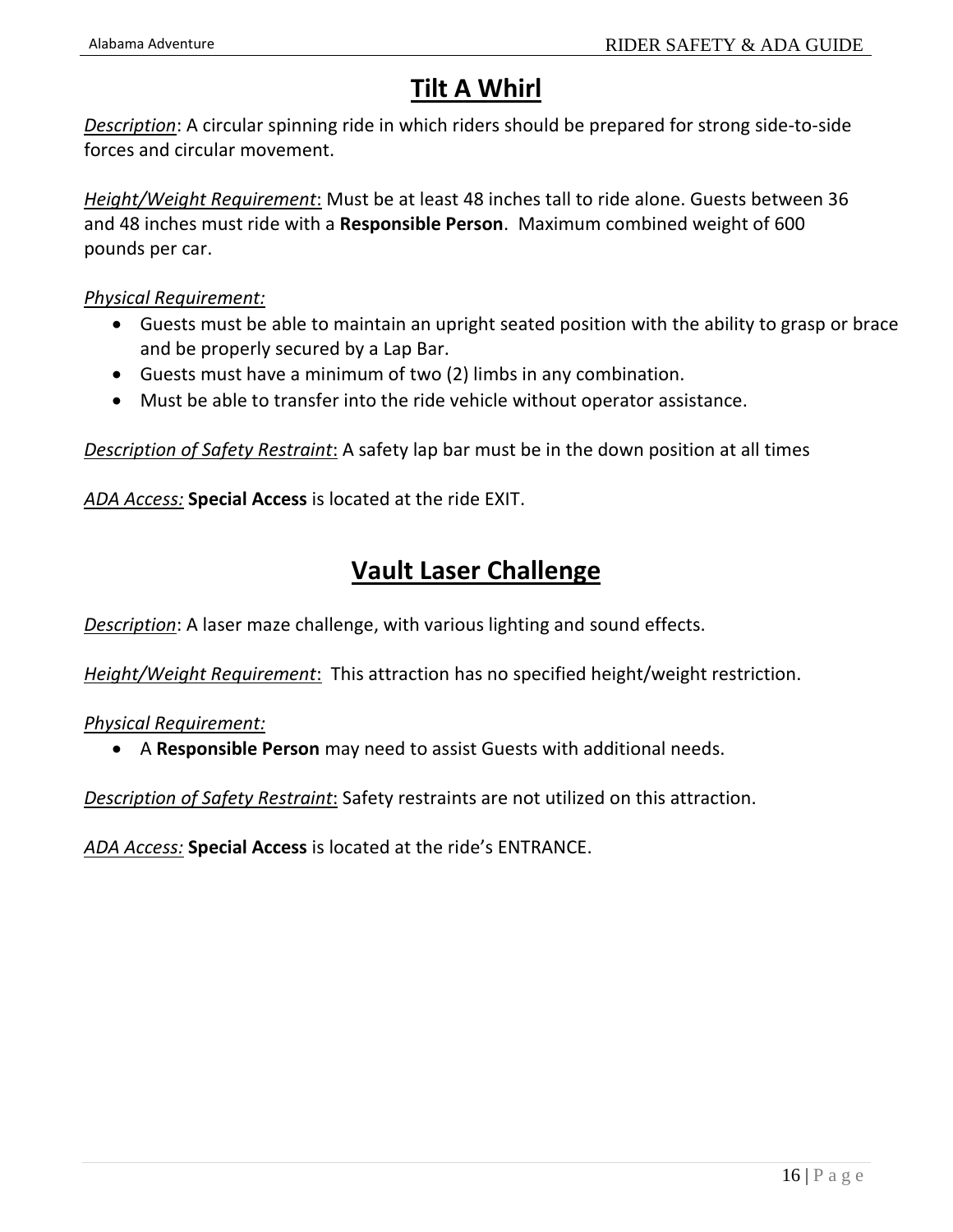## **YoYo**

*Description*: A chair swing ride with moderate spinning motions, that elevates and tilts high above the ground.

*Height/Weight Requirement*: Must be at least 42 inches tall to ride. Maximum weight limit is 170 pounds per swing.

*Physical Requirement:*

- Guests must be able to maintain an upright seated position with the ability to grasp or brace and be properly restrained by a Chest and Waste Seatbelt.
- Guests must have a minimum of two (2) Legs to the Knee and one (1) Arm to the Elbow.
- Must be able to transfer into the ride vehicle without operator assistance.
- Riders with any type of prosthesis should not ride unless they can ensure the device is properly secured and will remain in place during the ride. Riders may remove medical devices/prosthesis, providing they meet all requirements listed above.

*Description of Safety Restraint*: Seatbelts and safety bar must be securely fastened at all times.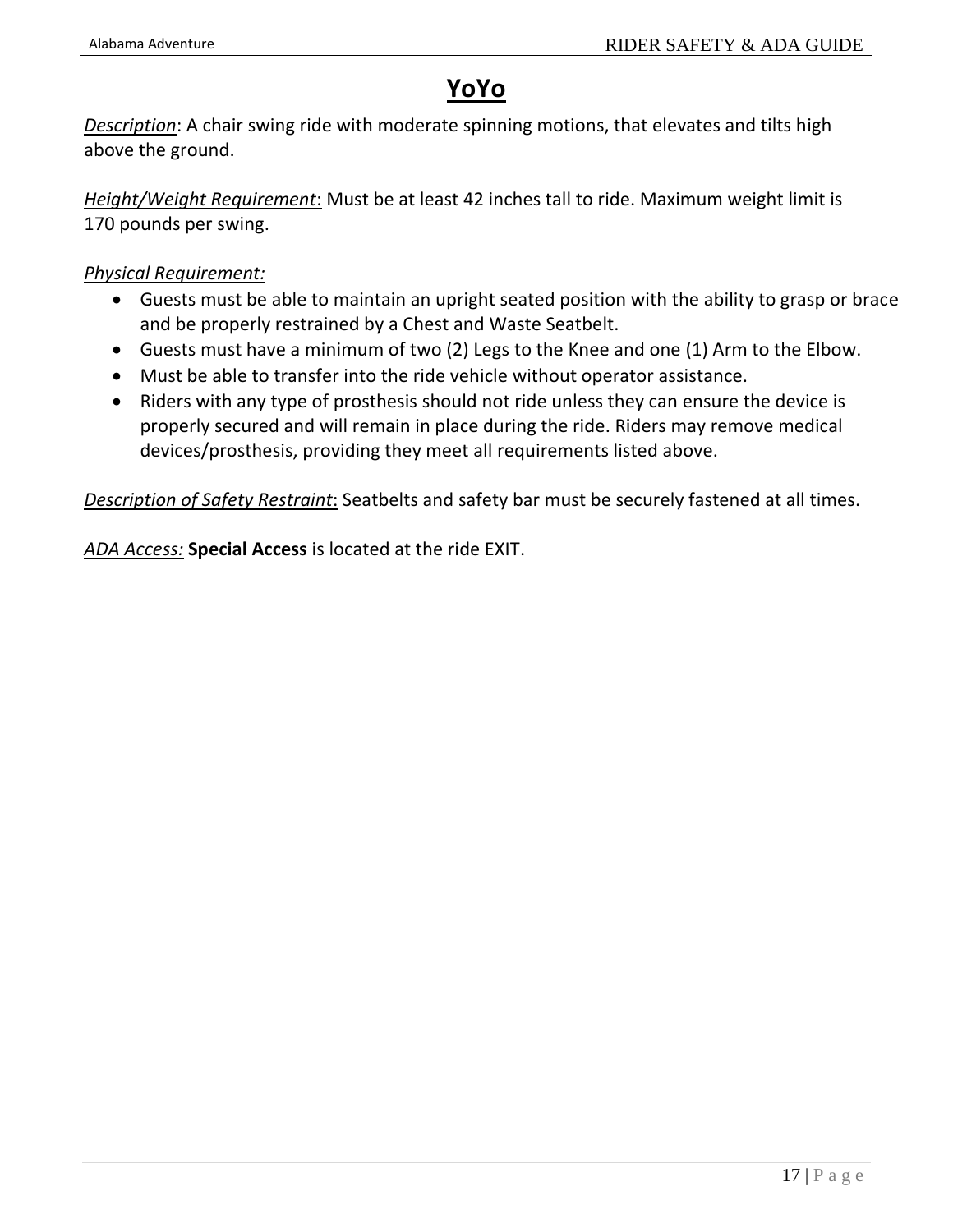### **SPLASH ADVENTURE WATER PARK:**

### **Aqua Maze**

#### *Description*:

An aquatic maze structure, with water features throughout its many, maze-like walls.

*Height/Weight Requirement*: This attraction has no specified height/weight restriction.

#### *Physical Requirement:*

• A **Responsible Person** may need to assist Guests with additional needs.

*Description of Safety Restraint*: Safety restraints are not utilized on this attraction.

*ADA Access:* **Special Access** is located at the ride's ENTRANCE.

### **Cocoa Island**

*Description*: A multi surface water play area, consisting of multiple slides and various other water attractions. This attraction includes play elements, stairs, and slanted surfaces.

*Height/Weight Requirement*: Must be at least 42 inches tall to ride alone. Guests under 42 inches must be accompanied by a **Responsible Person**. Max weight of 300 lbs.

#### *Physical Requirement:*

- Riders must possess the physical and cognitive abilities to hold themselves in a feet first position throughout the ride.
- Prosthetic devices must not have any exposed metal or sharp edges in order to be permitted on the slides.
- Some medical devices, including hard casts are not permitted
- Riders may remove medical devices or cover any exposed metal or sharp edges with a padded material in order to enjoy the slides, providing they meet all requirements listed above.

*Description of Safety Restraint*: Safety restraints are not utilized on this attraction.

*ADA Access:* **Special Access** is via a Zero-Depth entry to the pool surrounding the structure. Those wishing to access the upper sections of the attraction must be accompanied by a **Responsible Person.**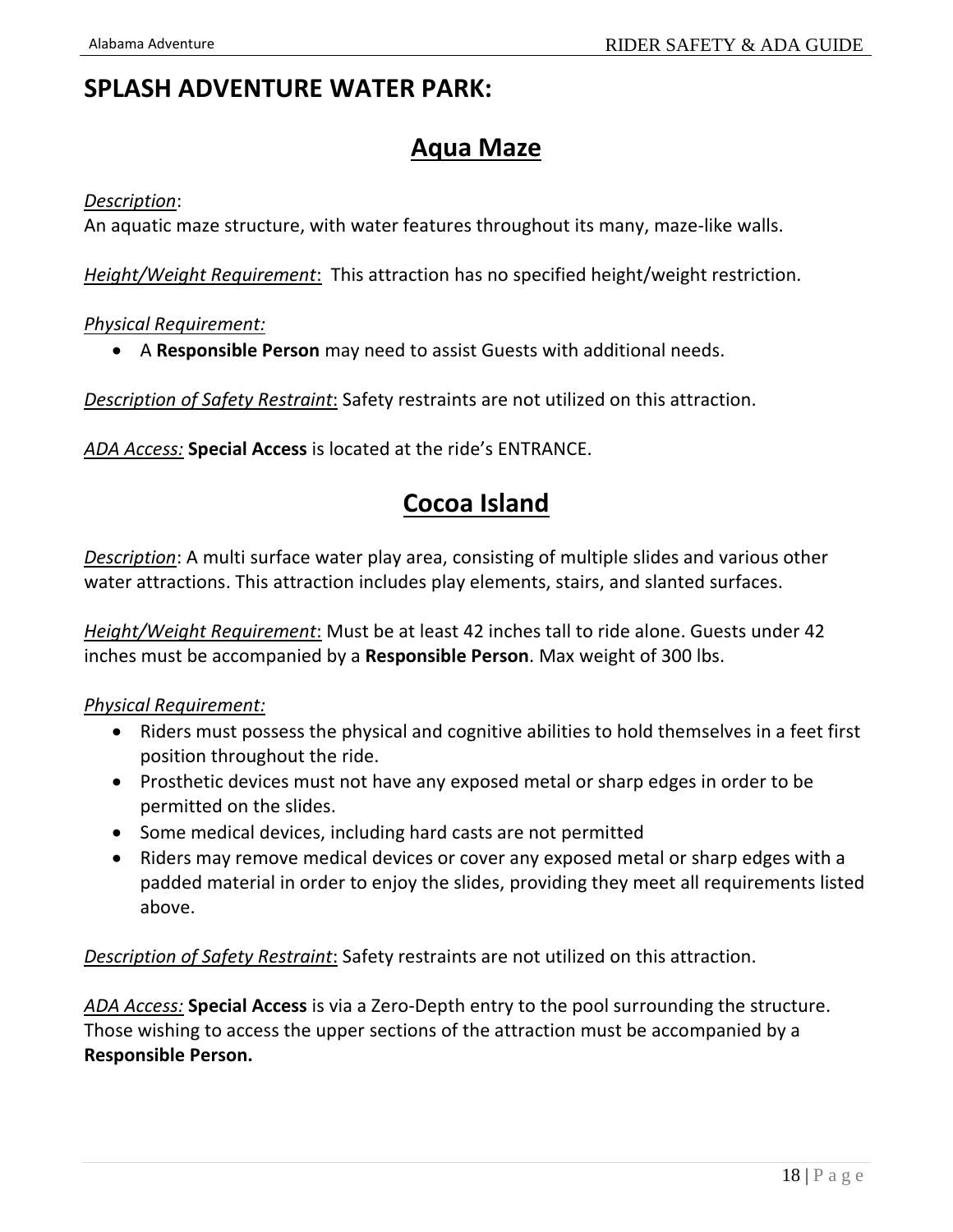## **Freefall**

*Description*: 75ft free fall body slide.

*Height/Weight Requirement*: Riders must be at least 48 inches tall (in bare feet) to ride. Max weight of 300 lbs.

*Physical Requirement:*

- Riders must possess the physical and cognitive abilities to hold themselves in a feet first position throughout the ride, with their arms across the chest and feet crossed at all time.
- Prosthetic devices must not have any exposed metal or sharp edges in order to be permitted on the slides.
- Some medical devices, including hard casts are not permitted
- Riders may remove medical devices or cover any exposed metal or sharp edges with a padded material in order to enjoy the slides, providing they meet all requirements listed above.

*Description of Safety Restraint:* Safety restraints are not utilized on this attraction.

*ADA Access:* **Special Access** is located through the ride's ENTRANCE. Guests must be able to maneuver multiple staircases to enjoy this ride. Assistance may be given by a **Responsible Person**.

### **Kahuna Wave Pool**

*Description*: A large wave pool with depths ranging from 0 to 6 feet. Waves run on a "10 minutes on, 10 minutes off" cycle.

*Height/Weight Requirement*: Must be at least 48 inches tall to ride alone. Guests less than 48 inches may ride if accompanied by a **Responsible Person** and must wear a Life Jacket.

*Physical Requirement:* Guests must be able to safely enter and exit the attraction and demonstrate appropriate observed behavior.

*Description of Safety Restraint*: Safety restraints are not utilized on this attraction.

*ADA Access:* **Special Access** is via a Zero-Depth entry to the pool.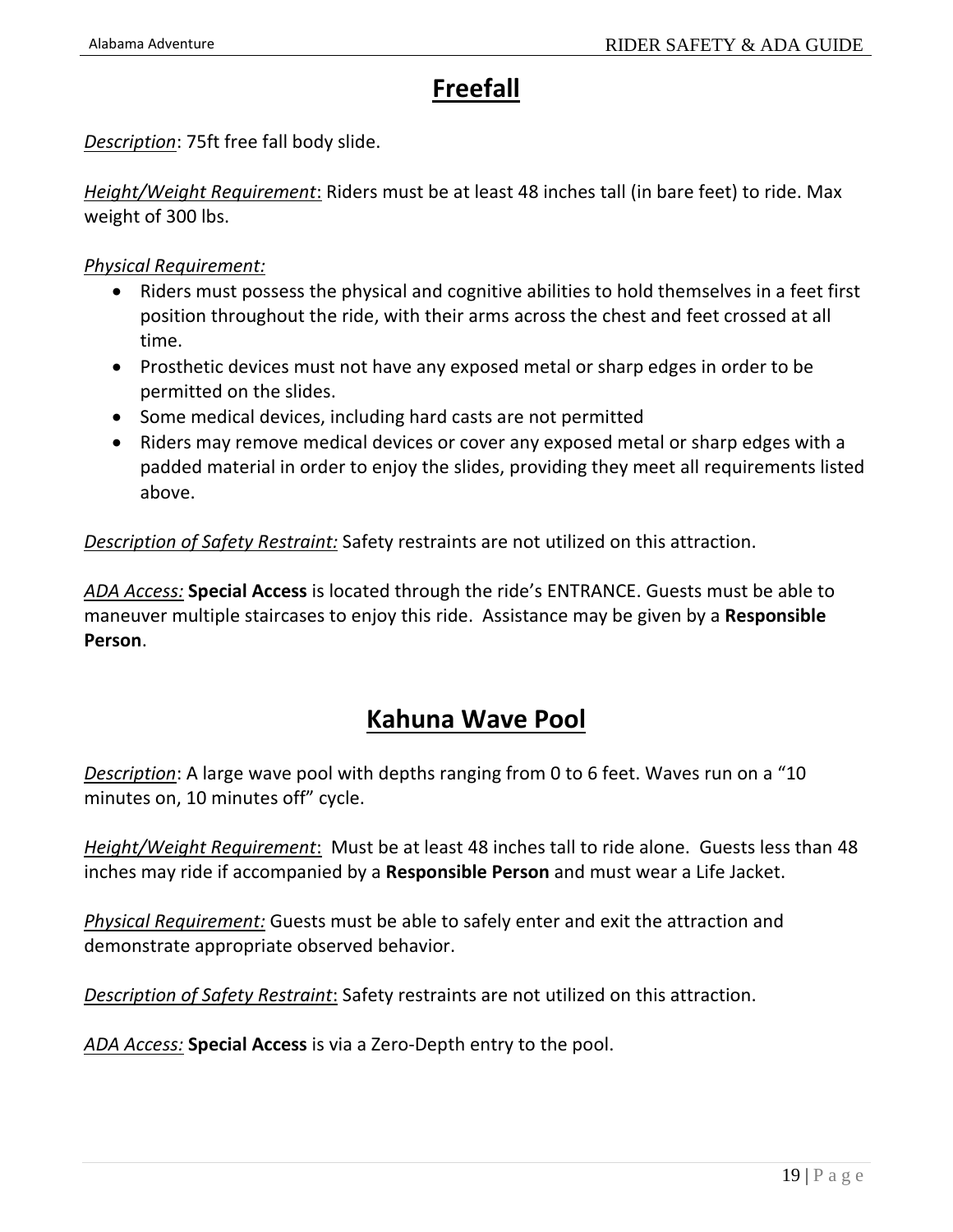### **Neptune's Plunge**

*Description*: A slide complex consisting of 4 tube slides. Only double tubes are allowed. Guests should ride on their backs, feet facing forward.

*Height/Weight Requirement*: Riders must be at least 48 inches tall (in bare feet) to ride. Riders between 42" and 48" tall must be accompanied by a Responsible Person. Max, combined weight of 350 lbs.

#### *Physical Requirement:*

- Riders must possess the physical and cognitive abilities to hold themselves in a feet first position throughout the ride.
- Prosthetic devices must not have any exposed metal or sharp edges in order to be permitted on the slides.
- Some medical devices, including hard casts are not permitted
- Riders may remove medical devices or cover any exposed metal or sharp edges with a padded material in order to enjoy the slides, providing they meet all requirements listed above.

*Description of Safety Restraint*: Safety restraints are not utilized on this attraction. However, Guests must ride facing forward with hands on the tube handles at all times. Guests may not ride backwards or on their stomachs.

*ADA Access:* **Special Access** is located through the ride's ENTRANCE. Guests must be able to maneuver multiple staircases to enjoy this ride. Assistance may be given by a **Responsible Person**.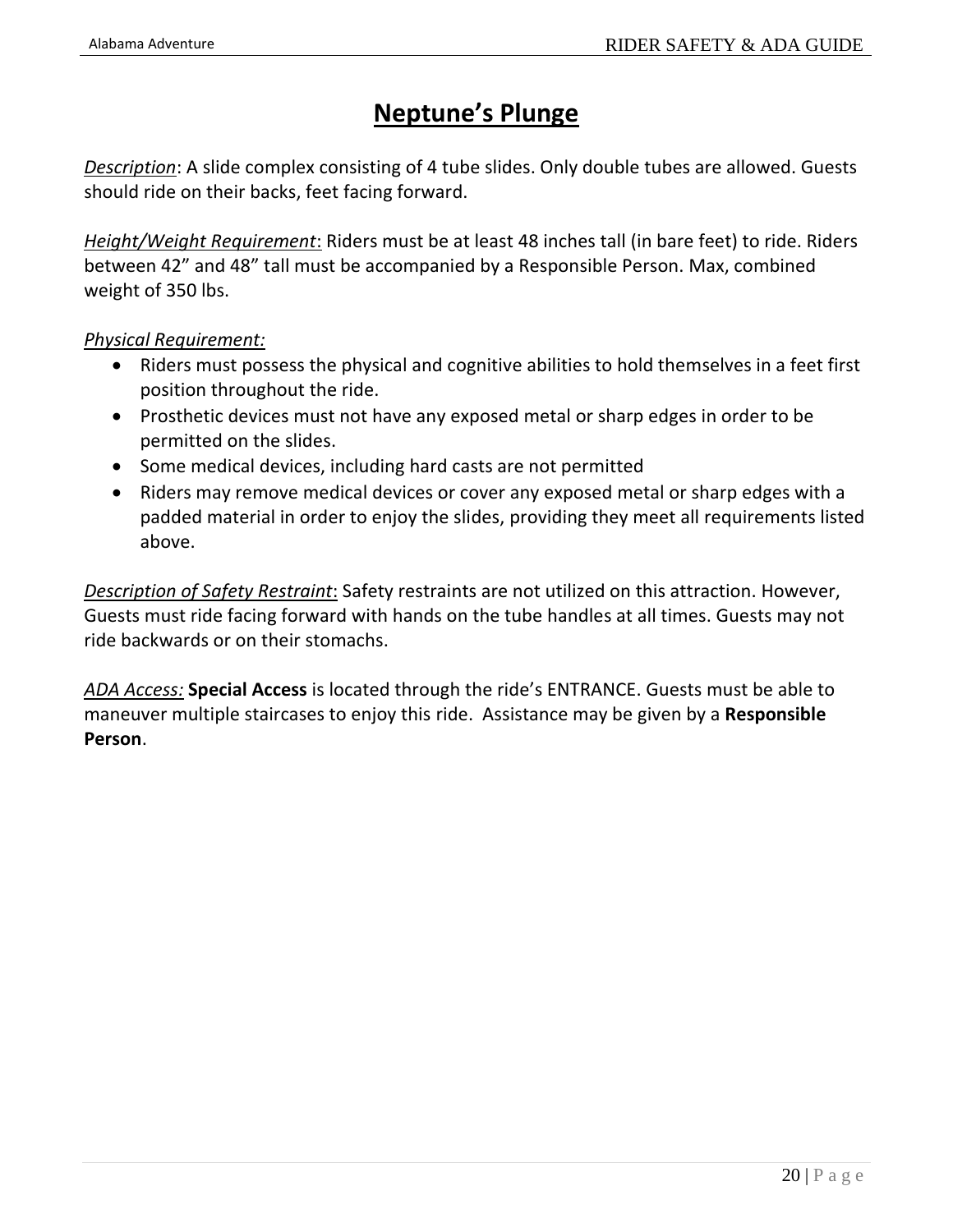## **Rocket Racer**

*Description*: A 6 lane, head-first racing slide that takes riders through tunnels and dips in a race to the finish line.

*Height/Weight Requirement*: Riders must be at least 42 inches tall (in bare feet) to ride. Max weight of 300 lbs.

#### *Physical Requirement:*

- Riders must possess the physical and cognitive abilities to hold themselves in a head first position throughout the ride.
- Prosthetic devices must not have any exposed metal or sharp edges in order to be permitted on the slide.
- Some medical devices, including hard casts are not permitted
- Riders may remove medical devices or cover any exposed metal or sharp edges with a padded material in order to enjoy the slide, providing they meet all requirements listed above.

*Description of Safety Restraint*: Safety restraints are not utilized on this attraction. However, Guests must ride facing forward with hands on the mat handles at all times. Guests may not ride feet first or on their backs.

*ADA Access:* **Special Access** is located through the ride's ENTRANCE. Guests must be able to maneuver multiple staircases to enjoy this ride. Assistance may be given by a **Responsible Person**.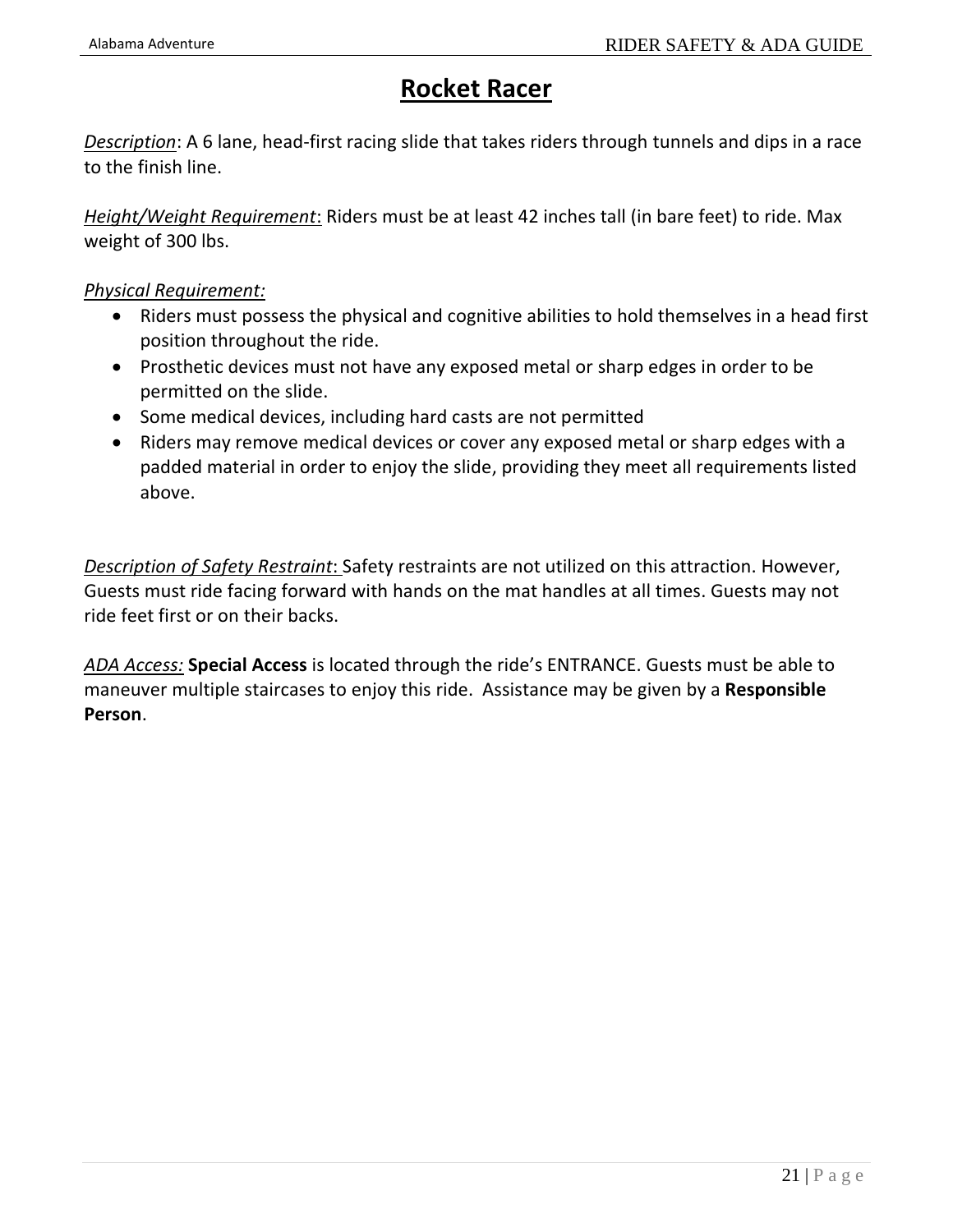## **Salamander Bay**

#### *Description*:

A children's water interactive playground that features interactive play elements and several slides for small children.

*Height/Weight Requirement:* This attraction is recommended for Guests under 52" (in bare feet). Max weight of 250 lbs.

#### *Physical Requirement:*

- Riders must possess the physical and cognitive abilities to hold themselves in a feet first position throughout the ride.
- Prosthetic devices must not have any exposed metal or sharp edges in order to be permitted on the slides.
- Some medical devices, including hard casts are not permitted
- Riders may remove medical devices or cover any exposed metal or sharp edges with a padded material in order to enjoy the slides, providing they meet all requirements listed above.

*Description of Safety Restraint*: Safety restraints are not utilized on this attraction.

*ADA* Access: **Special Access** is via a Zero-Depth entry to the pool.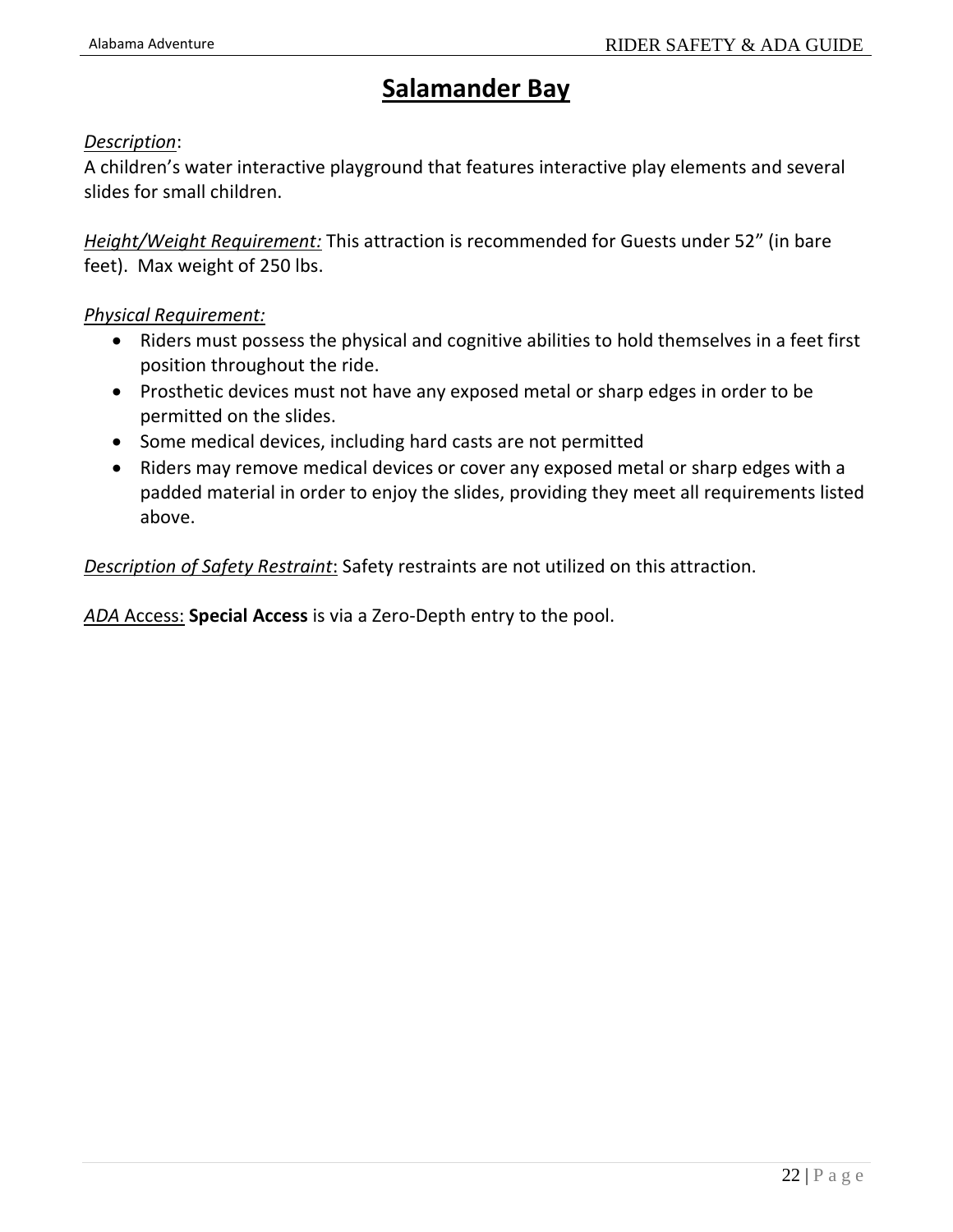## **Splash Island**

*Description*: This attraction is a multi-slide complex with various slides for adults and children of all ages.

*Height/Weight Requirement*: This attraction is recommended for Guests under 52" (in bare feet). Max weight of 250 lbs.

#### *Physical Requirement:*

- Riders must possess the physical and cognitive abilities to hold themselves in a feet first position throughout the ride.
- Prosthetic devices must not have any exposed metal or sharp edges in order to be permitted on the slides.
- Some medical devices, including hard casts are not permitted
- Riders may remove medical devices or cover any exposed metal or sharp edges with a padded material in order to enjoy the slides, providing they meet all requirements listed above.

*Description of Safety Restraint*: Safety restraints are not utilized on this attraction.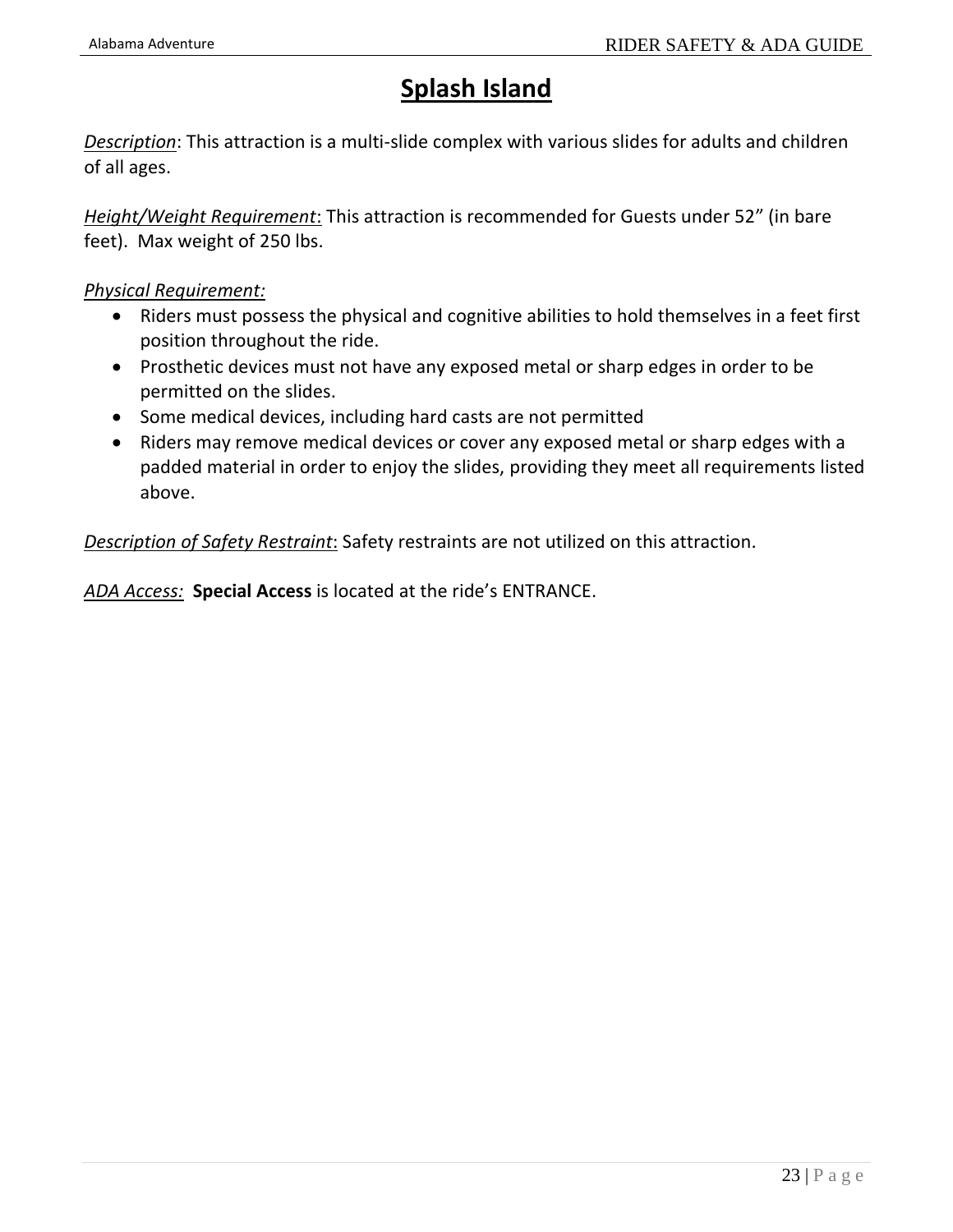### **Twister**

*Description*: 75ft free fall body slide.

*Height/Weight Requirement*: Riders must be at least 48 inches tall (in bare feet) to ride. Max weight of 300 lbs.

*Physical Requirement:*

- Riders must possess the physical and cognitive abilities to hold themselves in a feet first position throughout the ride, with their arms across the chest and feet crossed at all time.
- Prosthetic devices must not have any exposed metal or sharp edges in order to be permitted on the slides.
- Some medical devices, including hard casts are not permitted
- Riders may remove medical devices or cover any exposed metal or sharp edges with a padded material in order to enjoy the slides, providing they meet all requirements listed above.

*Description of Safety Restraint:* Safety restraints are not utilized on this attraction.

*ADA Access:* **Special Access** is located through the ride's ENTRANCE. Guests must be able to maneuver multiple staircases to enjoy this ride. Assistance may be given by a **Responsible Person**.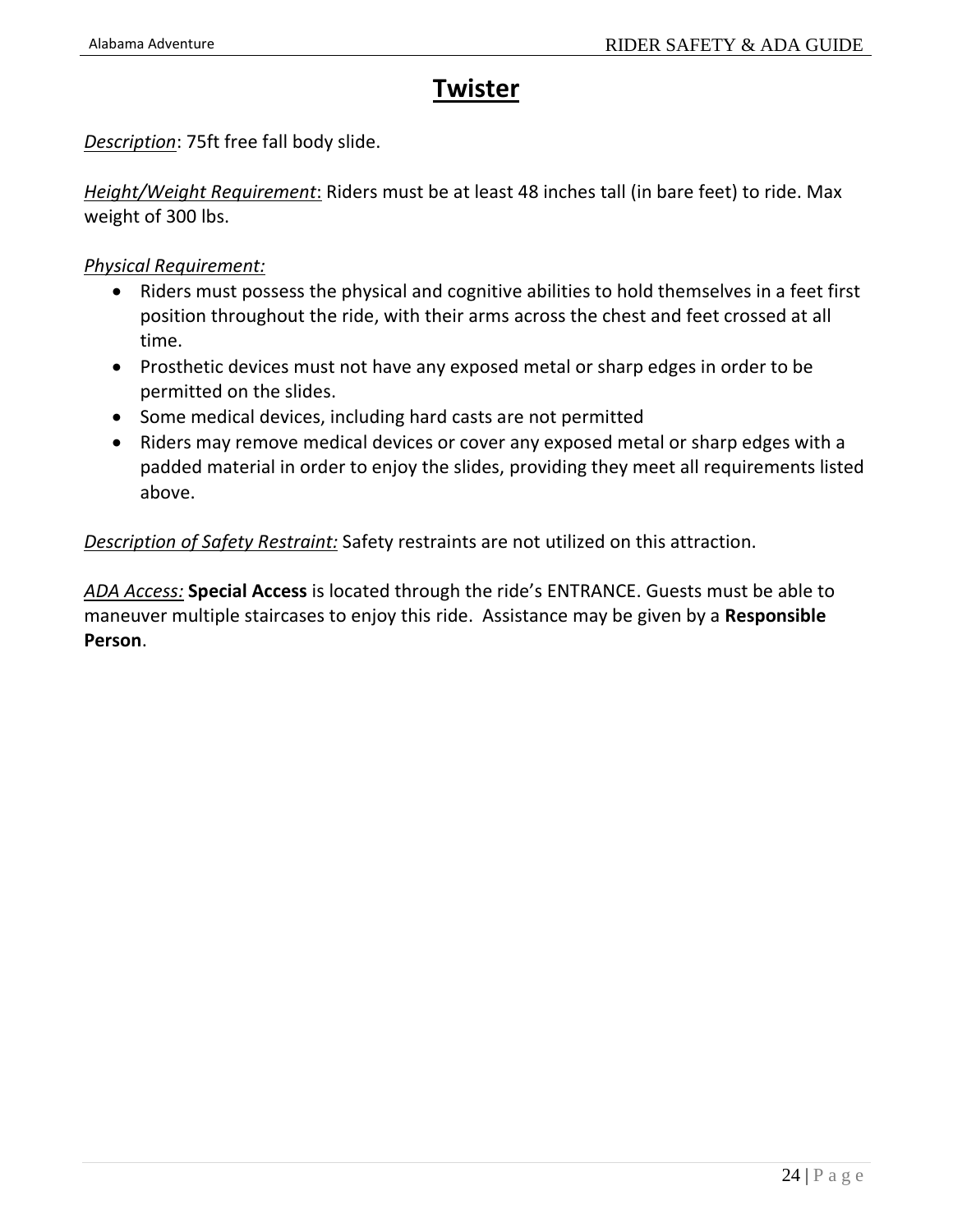## **UpSurge!**

*Description*: Flume water tube slide that's for double tube riders, that travels around tight turns, steep drops, and ends in a catch pool. Only double tubes are allowed.

*Height/Weight Requirement*: Riders must be at least 48 inches tall (in bare feet) to ride. Max weight of 350 lbs.

#### *Physical Requirement:*

- Riders must possess the physical and cognitive abilities to hold themselves in a feet first position throughout the ride.
- Prosthetic devices must not have any exposed metal or sharp edges in order to be permitted on the slide.
- Some medical devices, including hard casts are not permitted
- Riders may remove medical devices or cover any exposed metal or sharp edges with a padded material in order to enjoy the slide, providing they meet all requirements listed above.

*Description of Safety Restraint*: Safety restraints are not utilized on this attraction. However, Guests must ride facing forward with hands on the tube handles at all times. Guests may not ride backwards or on their stomachs.

*ADA Access:* **Special Access** is located through the ride's ENTRANCE. Guests must be able to maneuver multiple staircases to enjoy this ride. Assistance may be given by a **Responsible Person**.